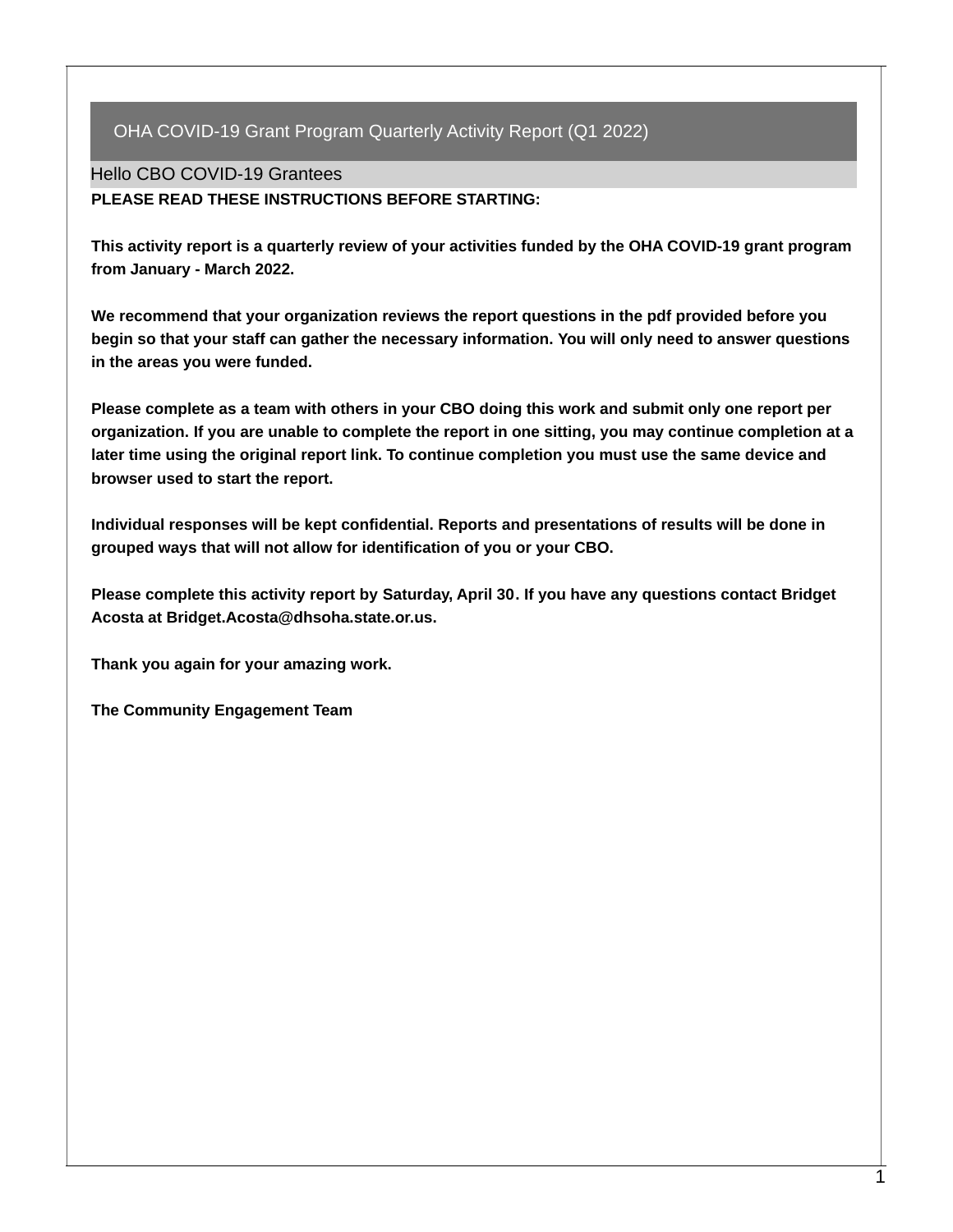#### CBO contact Information

\* 1. CBO name. *Choose from drop-down menu.*

#### \* 2. Name of person completing report

\* 3. Phone number of person completing report

\* 4. Email address of person completing report

 $\spadesuit$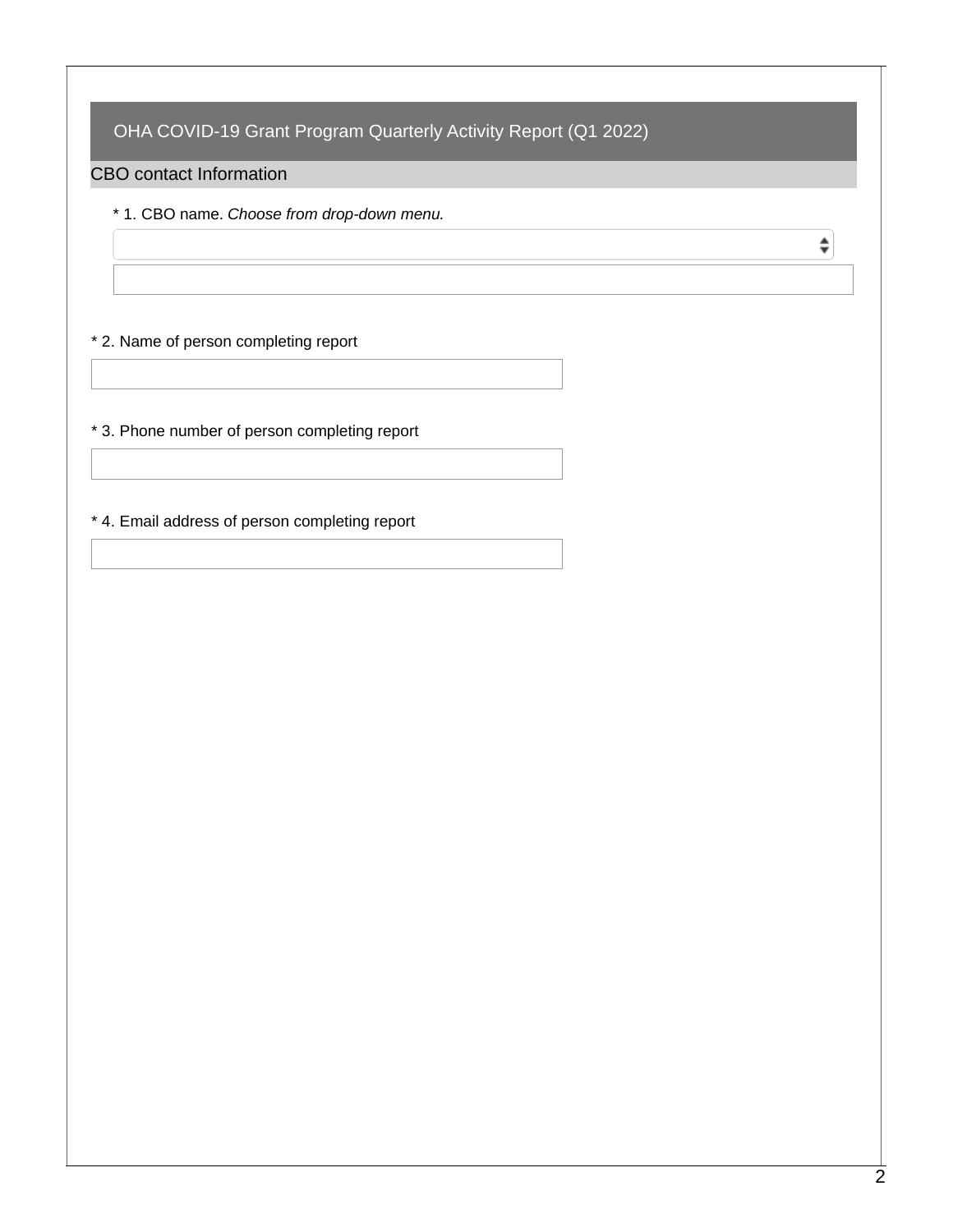# Populations served

\* 5. What counties does your CBO serve through this grant funding? *Please select all that apply.*

| Baker            | Harney            | Morrow     |
|------------------|-------------------|------------|
| Benton           | <b>Hood River</b> | Multnomah  |
| Clackamas        | Jackson           | Polk       |
| Clatsop          | Jefferson         | Sherman    |
| Columbia         | Josephine         | Tillamook  |
| Coos             | Klamath           | Umatilla   |
| Crook            | Lake              | Union      |
| Curry            | Lane              | Wallowa    |
| <b>Deschutes</b> | Lincoln           | Wasco      |
| Douglas          | Linn              | Washington |
| Giliam           | Malheur           | Wheeler    |
| Grant            | Marion            | Yamhill    |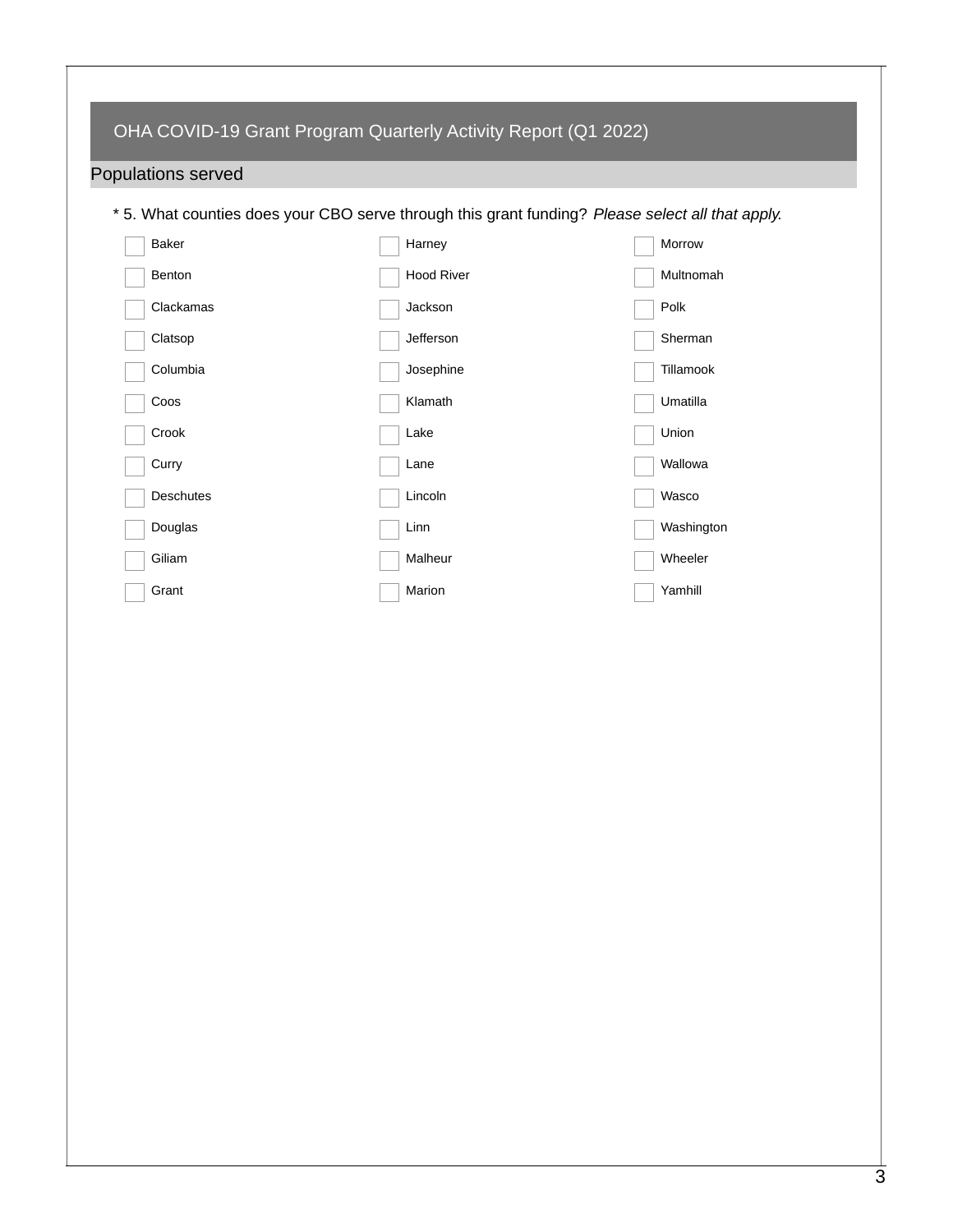| OHA COVID-19 Grant Program Quarterly Activity Report (Q1 2022)<br>Populations served (continued)<br>* 6. How would you describe the population(s) you worked with for this grant? Please select all that apply. |                                                                                                                                            |                                                                                                                                                                                                                                      |
|-----------------------------------------------------------------------------------------------------------------------------------------------------------------------------------------------------------------|--------------------------------------------------------------------------------------------------------------------------------------------|--------------------------------------------------------------------------------------------------------------------------------------------------------------------------------------------------------------------------------------|
| Low income residents<br>Families<br>Older adults<br>Immigrant and refugee communities<br>People with disabilities<br>Undocumented residents                                                                     | People experiencing mental health<br>issues<br>Rural residents<br>Youth<br>LGBTQIA+ communities<br>Faith communities<br>Unhoused residents | Migrant and seasonal farmworkers<br>People experiencing substance use<br>disorder<br>Domestic violence/Sexual<br>assault/Elder abuse survivors<br>Students<br>People who were formerly<br>incarcerated/On parole<br>Small businesses |
| Other or unknown (please specify)                                                                                                                                                                               |                                                                                                                                            |                                                                                                                                                                                                                                      |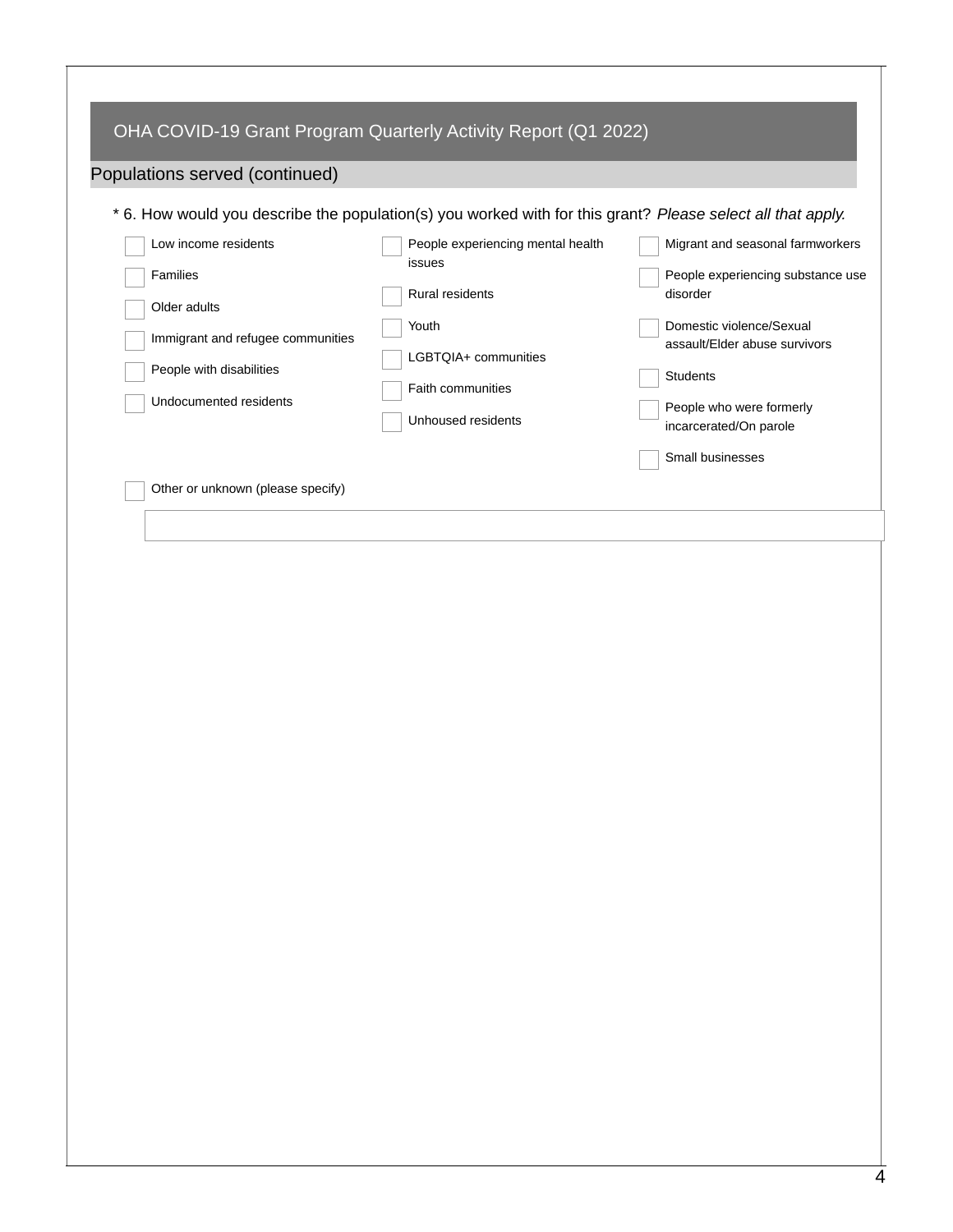|                                                                                                                          | OHA COVID-19 Grant Program Quarterly Activity Report (Q1 2022)                                             |              |  |
|--------------------------------------------------------------------------------------------------------------------------|------------------------------------------------------------------------------------------------------------|--------------|--|
| Populations served (continued)                                                                                           |                                                                                                            |              |  |
| select all that apply.                                                                                                   | * 7. How would you describe the race/ethnicity of the population(s) you worked with for this grant? Please |              |  |
| African American/Black/African                                                                                           | Middle Eastern and North African                                                                           | Other White  |  |
| American Indian/Alaska Native                                                                                            | Non-Spanish speaking Caribbean                                                                             | Multi-racial |  |
| Asian                                                                                                                    | Pacific Islander/Native Hawaiian                                                                           |              |  |
| Latino/a/x, Hispanic or other peoples<br>from Mexico, Central or South<br>American and the Spanish-speaking<br>Caribbean | Slavic/Eastern European                                                                                    |              |  |
| Other or unknown (please specify)                                                                                        |                                                                                                            |              |  |
|                                                                                                                          |                                                                                                            |              |  |
| Don't know/Data not collected                                                                                            |                                                                                                            |              |  |
|                                                                                                                          |                                                                                                            |              |  |
|                                                                                                                          |                                                                                                            |              |  |
|                                                                                                                          |                                                                                                            |              |  |
|                                                                                                                          |                                                                                                            |              |  |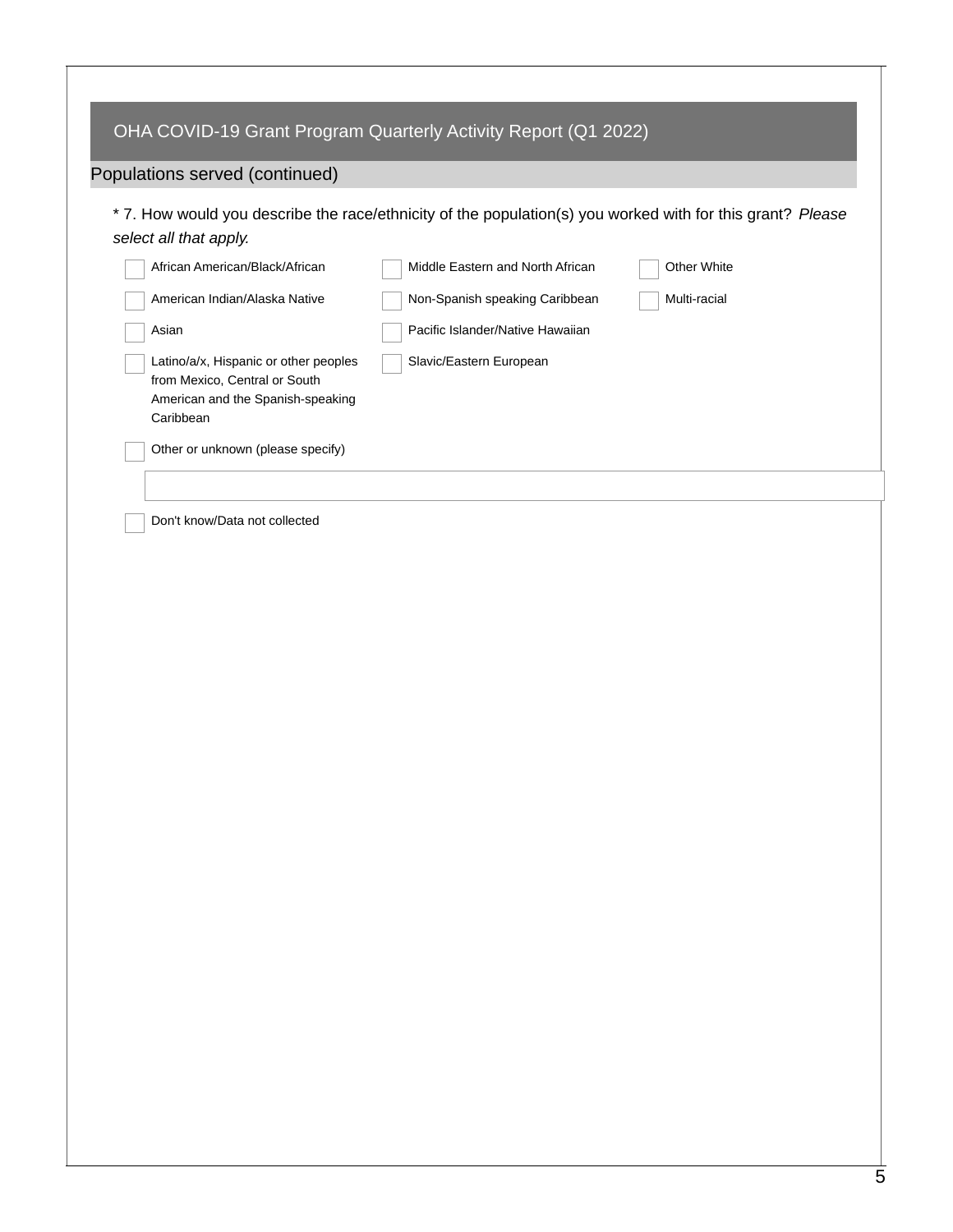| OHA COVID-19 Grant Program Quarterly Activity Report (Q1 2022)                       |
|--------------------------------------------------------------------------------------|
| Populations served (continued)                                                       |
| * 8. Did you perform your funded work in a language other than English?<br>No<br>Yes |
|                                                                                      |
|                                                                                      |
|                                                                                      |
|                                                                                      |
|                                                                                      |
|                                                                                      |
|                                                                                      |
|                                                                                      |
|                                                                                      |
|                                                                                      |
|                                                                                      |
|                                                                                      |
|                                                                                      |
|                                                                                      |
|                                                                                      |
|                                                                                      |
|                                                                                      |
|                                                                                      |
|                                                                                      |
|                                                                                      |

Г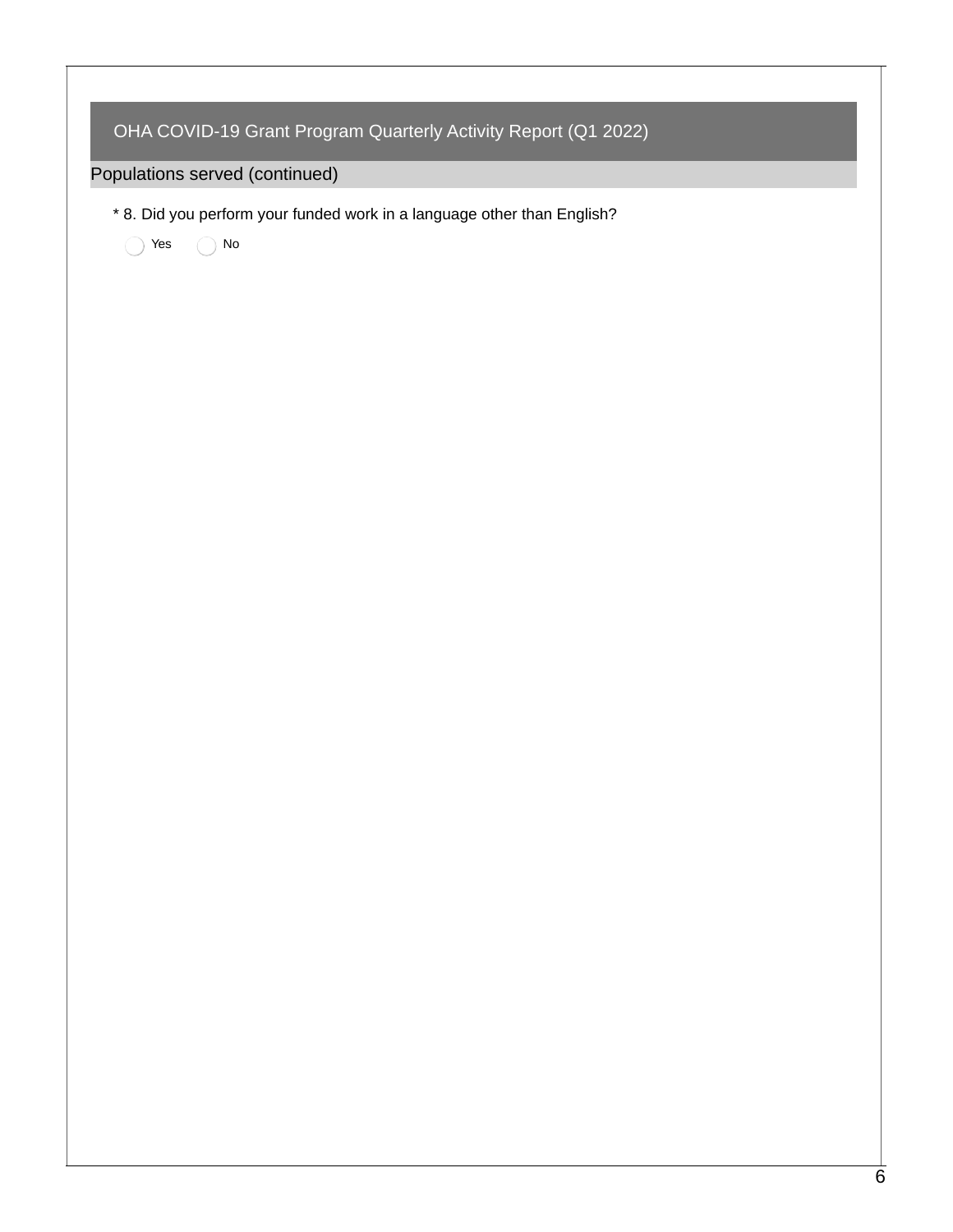#### Populations served (continued)

\* 9. For ease of your response, selection of languages will be in two separate questions. The first question includes the most frequently used languages in Oregon. The second question includes languages served by CBO grantees noted from grant applications.

The list of languages below represent the top 15 languages other than English spoken in Oregon. Which language(s) did you use to perform your funded work? *Please select all that apply.*

| Arabic                   | Japanese | Tagalog           |
|--------------------------|----------|-------------------|
| Chinese - Mandarin       | Korean   | Ukrainian         |
| Chinese - Yue (including | Romanian | Vietnamese        |
| Cantonese)               | Russian  | None of the above |
| French                   | Somali   |                   |
| German                   | Spanish  |                   |
| Hindi                    |          |                   |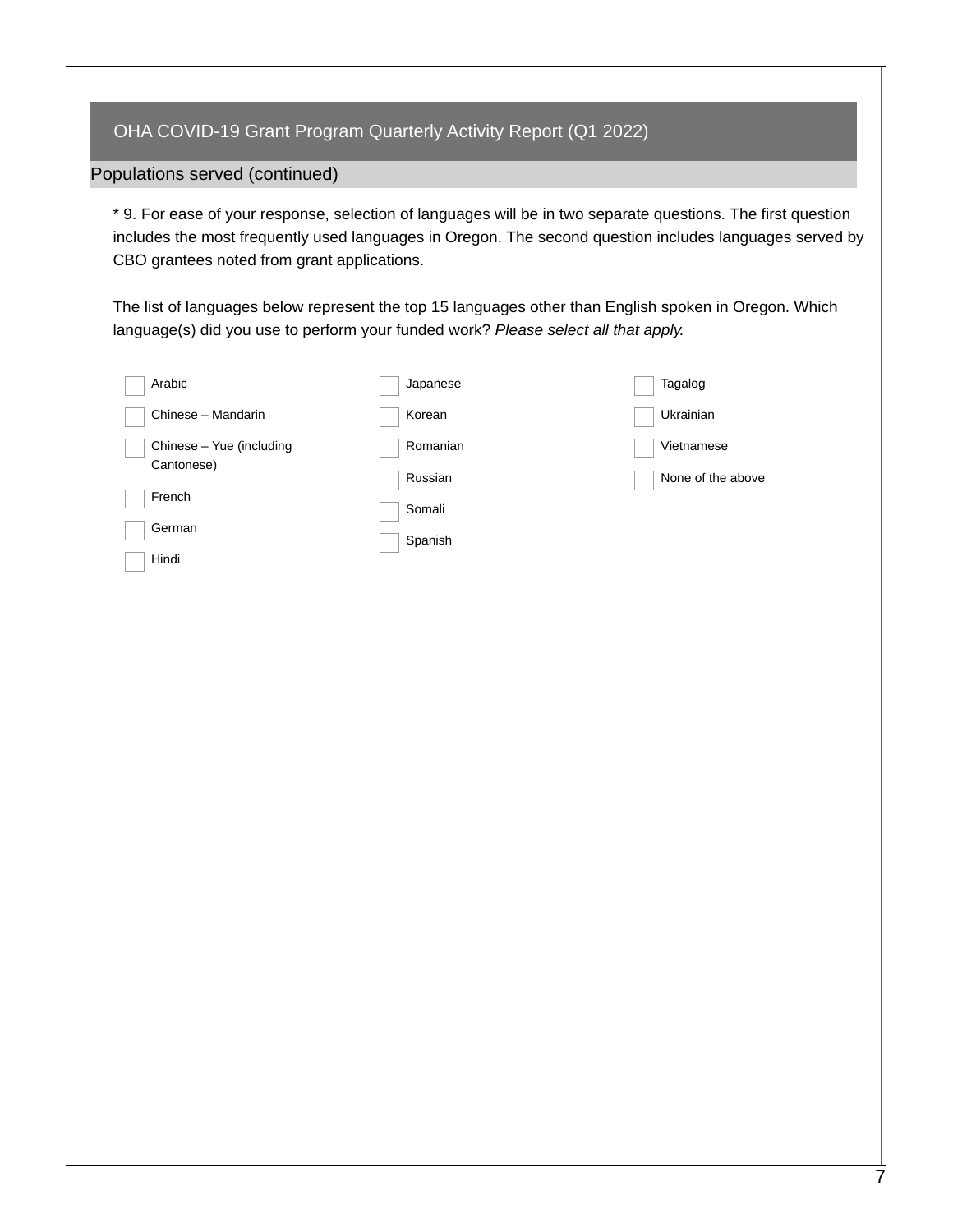Populations served (continued)

\* 10. The list of languages below represent those in the CBO grant applications beyond the top 15 in Oregon. Which language(s) other than English did you use to perform your funded work? *Please select all that apply.*

We know that the languages you provide services in may have changed. Please add all additional languages in "Other".

| Akposso                | Indonesian     | Palauan             |
|------------------------|----------------|---------------------|
| Amharic                | iTaukei Fijian | Pohnpeian           |
| Baoule                 | Kapampangan    | Portuguese          |
| Bhutanese              | Kapingamarangi | Rohingya            |
| Bisaya                 | Karen          | Samoan              |
| Bosnian                | Khmer          | Swahili             |
| <b>Burmese</b>         | Kosraeans      | Tarasco (Purepecha) |
| Cambodian              | Lao            | Thai                |
| Chamorro               | Lingala        | Tigrinya            |
| Chuukese               | Mam            | Tongan              |
| Congolese              | Marshallese    | Trique              |
| Creole                 | Mayan          | Turkish             |
| Ewe                    | Mina           | Umbundu             |
| Farsi/Persian          | Mixtec         | Urdu                |
| Filipino               | Moldavian      | Yapese              |
| Hebrew                 | Nahuatl        | Zomi                |
| Hmong                  | Nepali         |                     |
| Igbo                   | Nyanja         |                     |
| Ilokano/Ilocano        | Oromo          |                     |
| Other (please specify) |                |                     |
|                        |                |                     |
| None of the above      |                |                     |
|                        |                |                     |
|                        |                |                     |
|                        |                |                     |
|                        |                |                     |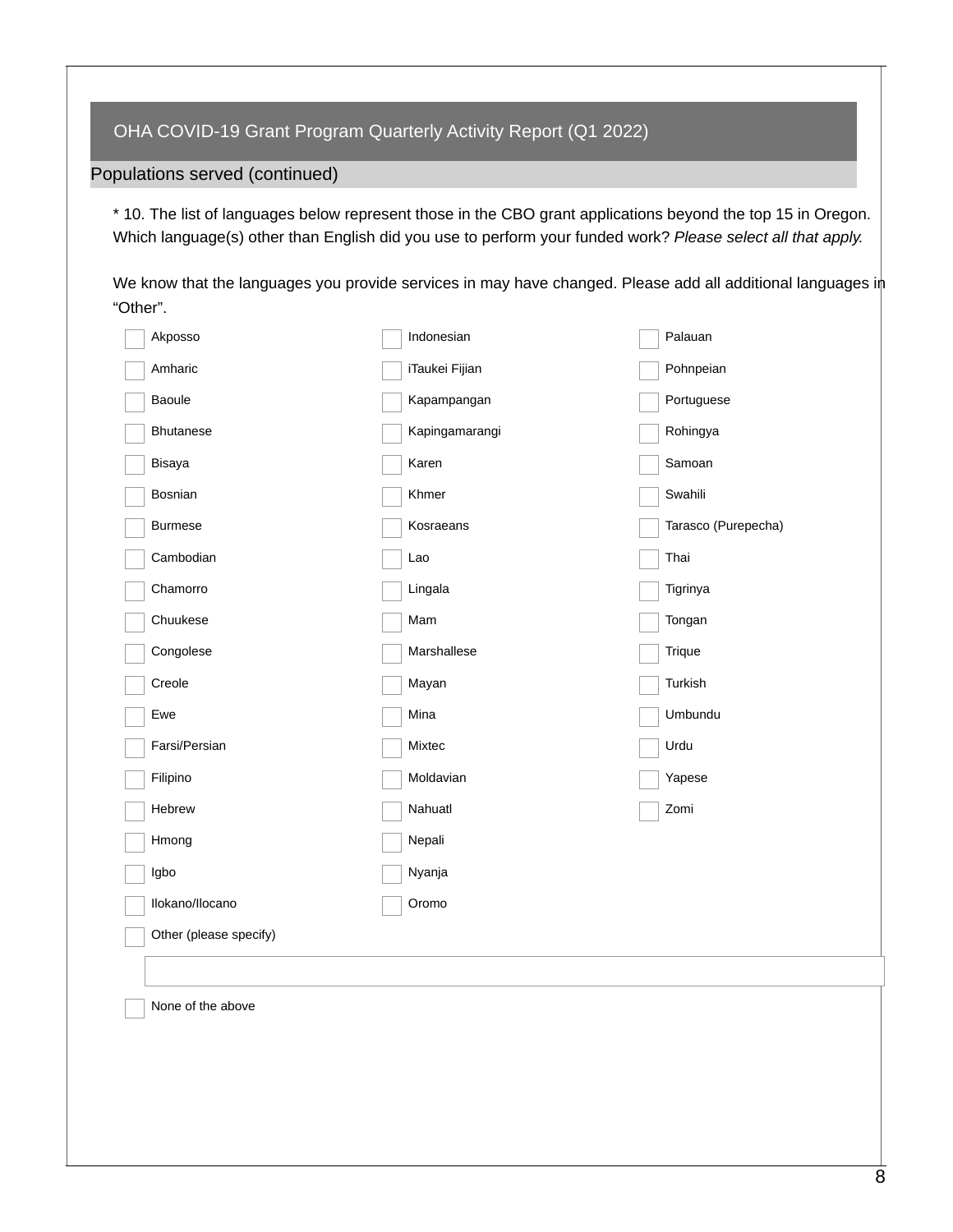| Populations served (continued) |                                                                                                             |
|--------------------------------|-------------------------------------------------------------------------------------------------------------|
| apply.                         | * 11. What accessible communication methods did you use to perform your funded work? Please select all that |
| American Sign Language (ASL)   | <b>Closed Captioning</b>                                                                                    |
| <b>Braille</b>                 | Visually accessible font and graphics                                                                       |
| Video relay                    |                                                                                                             |
| Other (please specify)         |                                                                                                             |
|                                |                                                                                                             |
| None                           |                                                                                                             |
|                                |                                                                                                             |
|                                |                                                                                                             |
|                                |                                                                                                             |
|                                |                                                                                                             |
|                                |                                                                                                             |
|                                |                                                                                                             |
|                                |                                                                                                             |
|                                |                                                                                                             |
|                                |                                                                                                             |
|                                |                                                                                                             |
|                                |                                                                                                             |
|                                |                                                                                                             |
|                                |                                                                                                             |
|                                |                                                                                                             |
|                                |                                                                                                             |
|                                |                                                                                                             |
|                                |                                                                                                             |
|                                |                                                                                                             |
|                                |                                                                                                             |

Т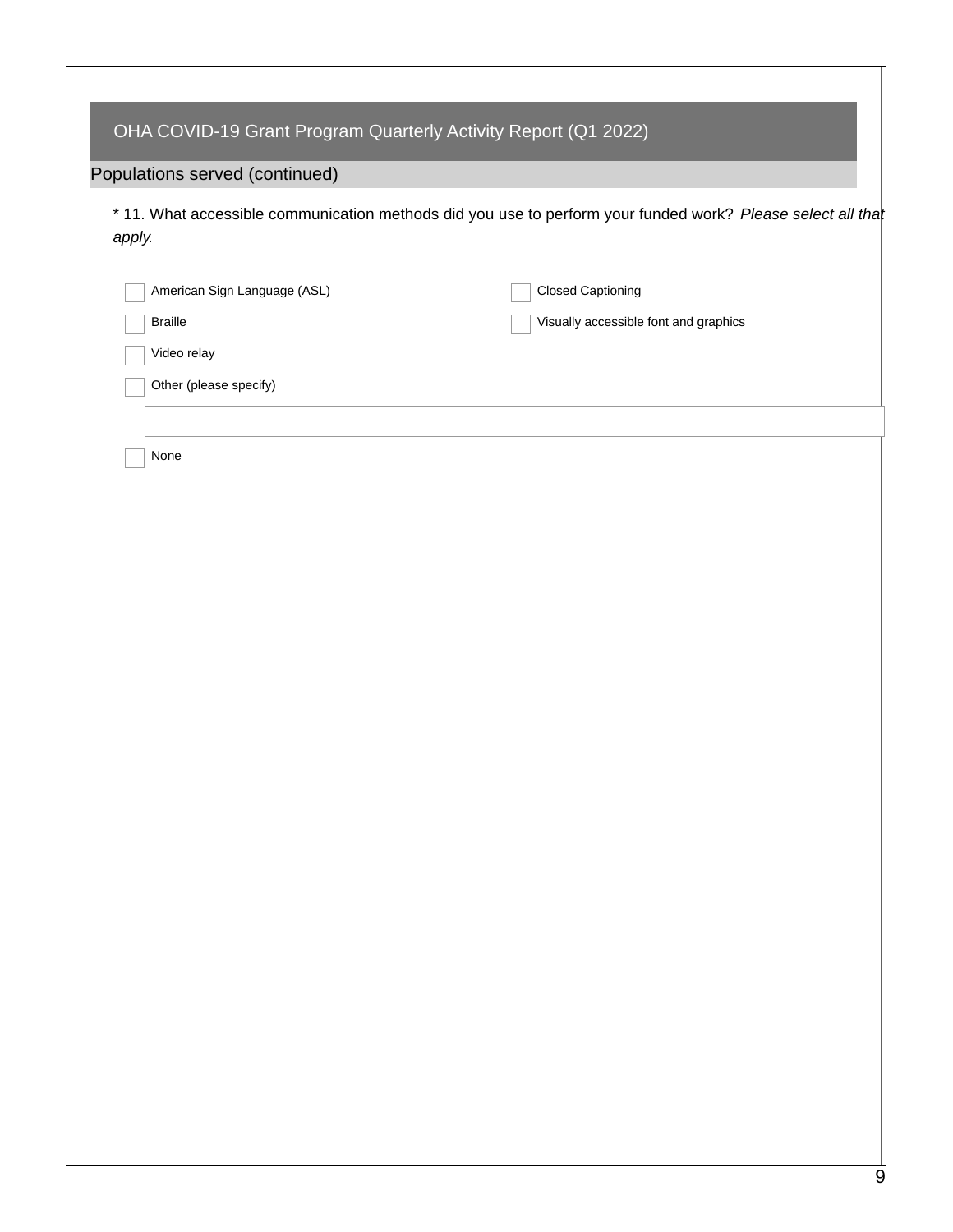| OHA COVID-19 Grant Program Quarterly Activity Report (Q1 2022)                                                                                   |
|--------------------------------------------------------------------------------------------------------------------------------------------------|
| Community Engagement, Outreach and Education Activities                                                                                          |
| * 12. Was your CBO funded to provide Community Engagement, Outreach and Education Activities for the<br>funding period of January - March, 2022? |
| $\rm No$<br>Yes                                                                                                                                  |
|                                                                                                                                                  |
|                                                                                                                                                  |
|                                                                                                                                                  |
|                                                                                                                                                  |
|                                                                                                                                                  |
|                                                                                                                                                  |
|                                                                                                                                                  |
|                                                                                                                                                  |
|                                                                                                                                                  |
|                                                                                                                                                  |
|                                                                                                                                                  |
|                                                                                                                                                  |
|                                                                                                                                                  |
|                                                                                                                                                  |
|                                                                                                                                                  |
|                                                                                                                                                  |
|                                                                                                                                                  |
|                                                                                                                                                  |
|                                                                                                                                                  |
|                                                                                                                                                  |
|                                                                                                                                                  |
|                                                                                                                                                  |
|                                                                                                                                                  |
|                                                                                                                                                  |
|                                                                                                                                                  |
|                                                                                                                                                  |

Τ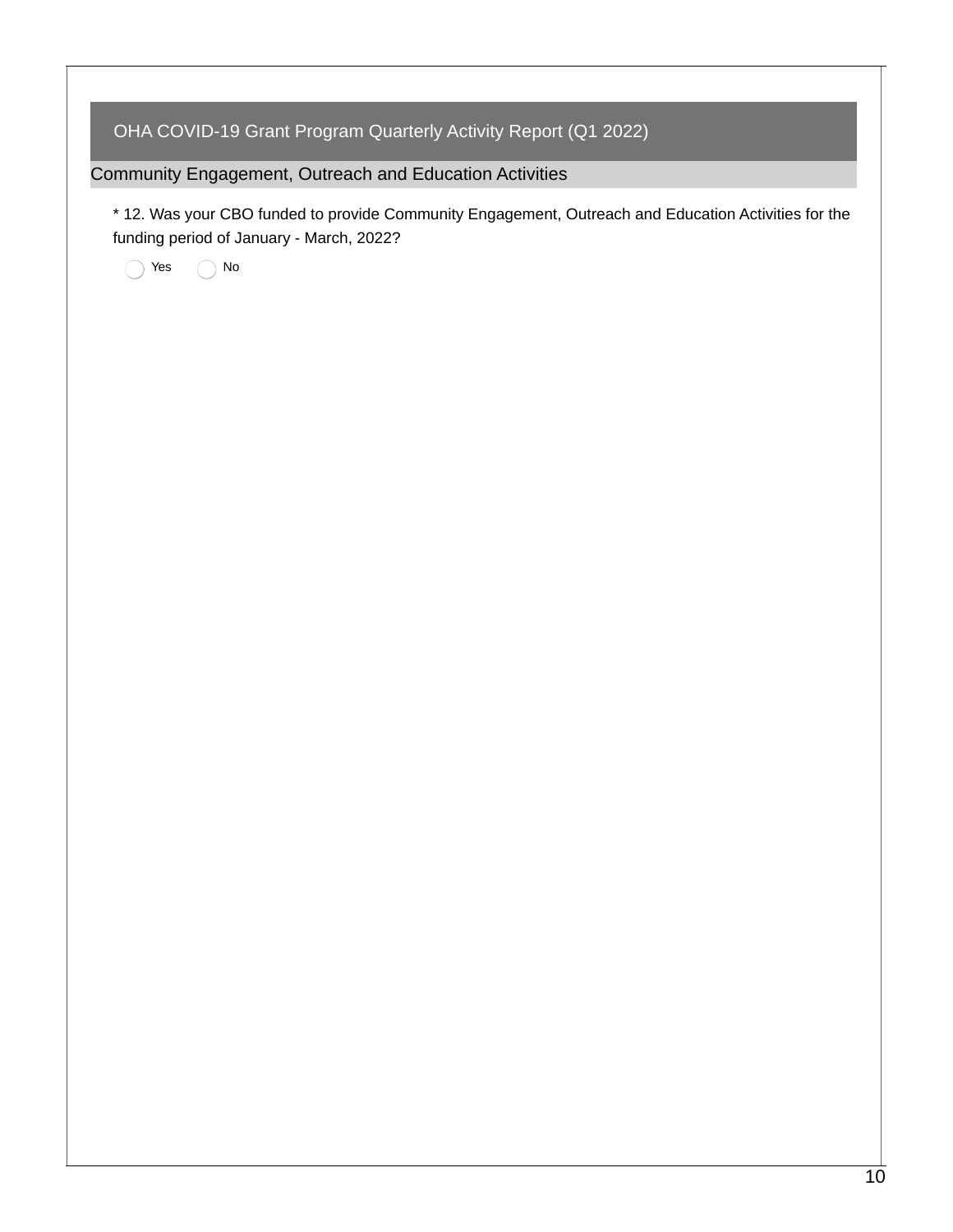| OHA COVID-19 Grant Program Quarterly Activity Report (Q1 2022)      |                                                                                                              |
|---------------------------------------------------------------------|--------------------------------------------------------------------------------------------------------------|
| Community Engagement, Outreach and Education Activities (continued) |                                                                                                              |
| that apply.                                                         | * 13. What topic(s) were covered in your outreach and education from January - March 2022? Please select all |
| COVID-19 vaccination education                                      | Providing PPE                                                                                                |
| COVID-19 prevention and safety                                      | Vaccination scheduling, access, support or administration                                                    |
| COVID-19 testing                                                    |                                                                                                              |
| Other (please specify)                                              |                                                                                                              |
|                                                                     |                                                                                                              |
|                                                                     |                                                                                                              |
|                                                                     |                                                                                                              |
|                                                                     |                                                                                                              |
|                                                                     |                                                                                                              |
|                                                                     |                                                                                                              |
|                                                                     |                                                                                                              |
|                                                                     |                                                                                                              |
|                                                                     |                                                                                                              |
|                                                                     |                                                                                                              |
|                                                                     |                                                                                                              |
|                                                                     |                                                                                                              |
|                                                                     |                                                                                                              |
|                                                                     |                                                                                                              |
|                                                                     |                                                                                                              |
|                                                                     |                                                                                                              |
|                                                                     |                                                                                                              |
|                                                                     |                                                                                                              |
|                                                                     |                                                                                                              |
|                                                                     |                                                                                                              |
|                                                                     |                                                                                                              |
|                                                                     |                                                                                                              |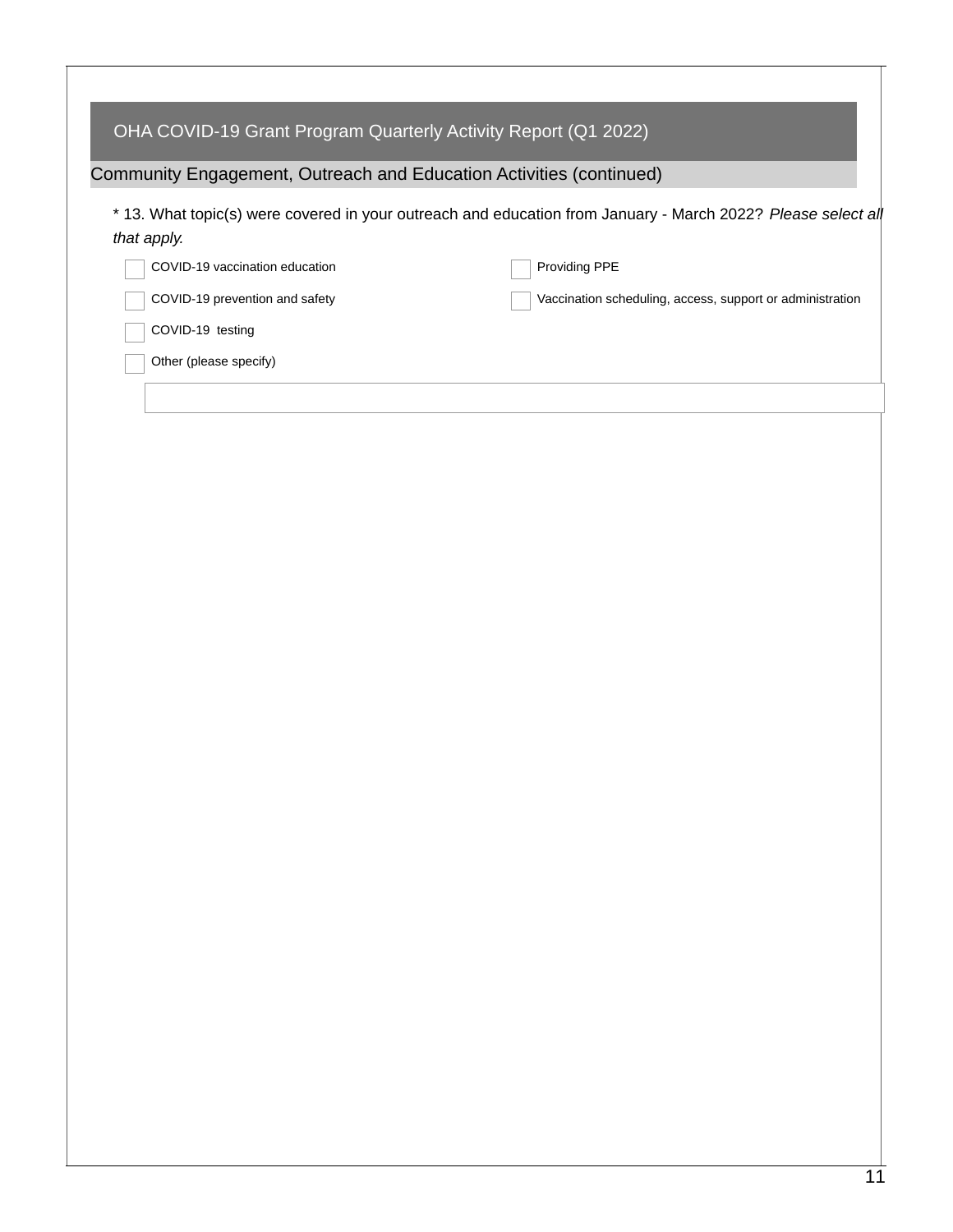Community Engagement, Outreach and Education Activities (continued)

\* 14. Did you conduct **in-person** outreach or education during the funding period of January - March, 2022? *Please select all that apply.*

OHA does not require CBOs to conduct outreach in-person. If your CBO chooses to conduct in-person outreach, please connect with your community engagement coordinator to talk about your safety plan.

Yes  $\bigcap$  No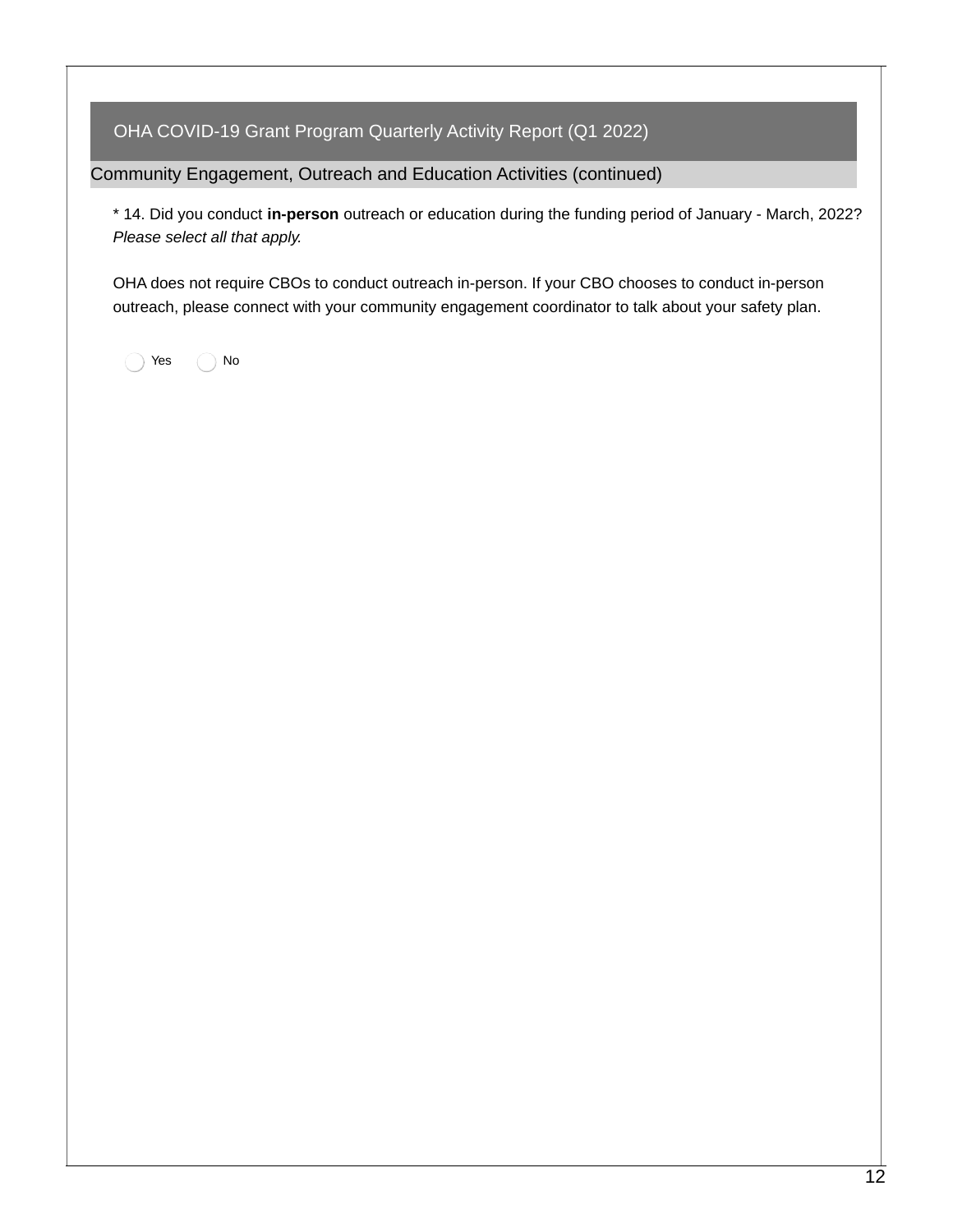Community Engagement, Outreach and Education Activities (continued)

\* 15. How many total individuals did you reach **in person** during the funding period of January - March, 2022? *Please enter a number.*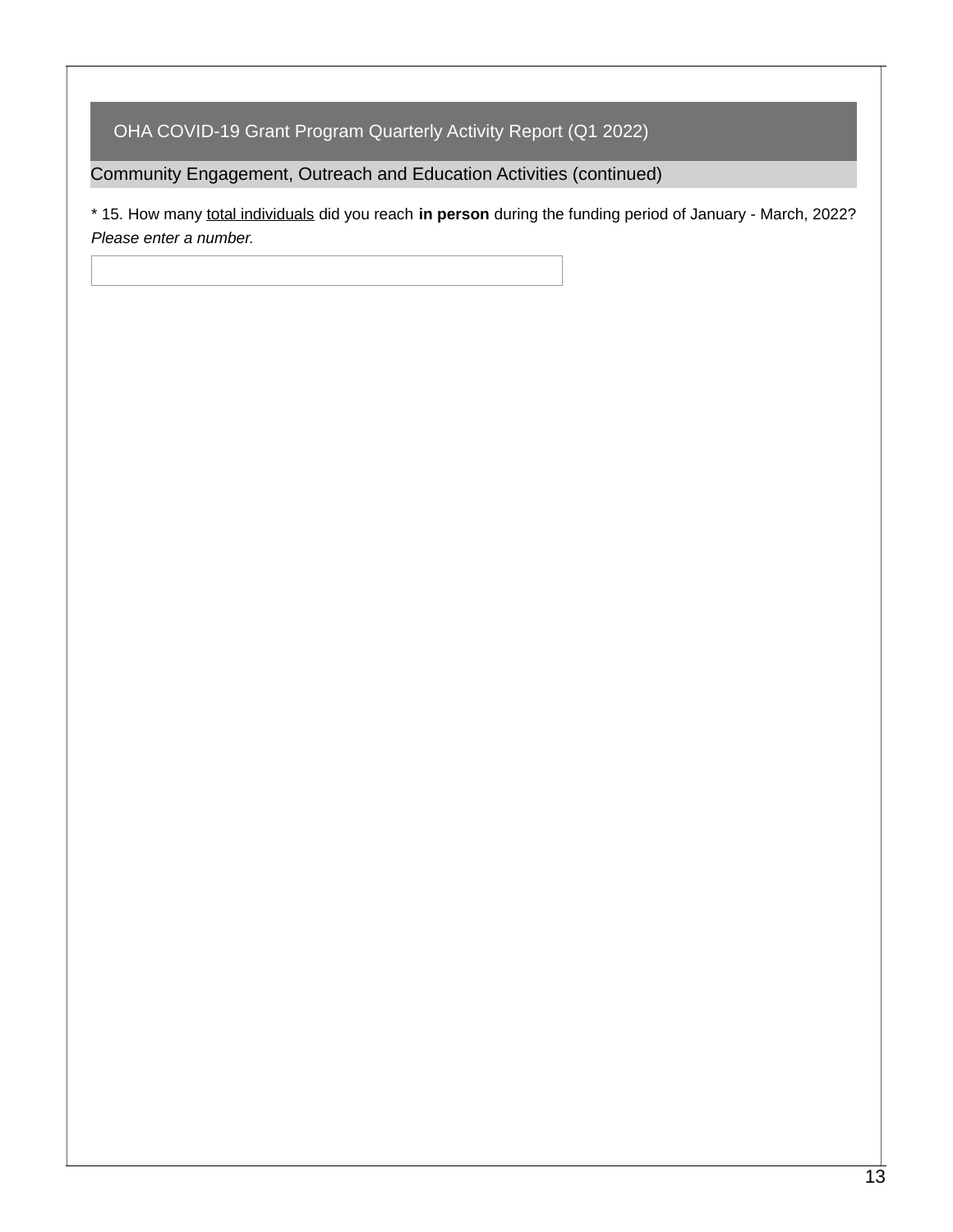| OHA COVID-19 Grant Program Quarterly Activity Report (Q1 2022)      |          |                                                                                                                 |
|---------------------------------------------------------------------|----------|-----------------------------------------------------------------------------------------------------------------|
| Community Engagement, Outreach and Education Activities (continued) |          |                                                                                                                 |
| period of January - March, 2022? Please select all that apply.      |          | * 16. What types of social media did you use to engage individuals for outreach or education during the funding |
| Facebook posts and interactions                                     | Linkedin | YouTube                                                                                                         |
| Instagram                                                           | WeChat   | Snapchat                                                                                                        |
| WhatsApp                                                            | Line     |                                                                                                                 |
| Twitter                                                             | NextDoor |                                                                                                                 |
| Other (please specify)                                              |          |                                                                                                                 |
|                                                                     |          |                                                                                                                 |
| None                                                                |          |                                                                                                                 |
|                                                                     |          |                                                                                                                 |
|                                                                     |          |                                                                                                                 |
|                                                                     |          |                                                                                                                 |
|                                                                     |          |                                                                                                                 |
|                                                                     |          |                                                                                                                 |
|                                                                     |          |                                                                                                                 |
|                                                                     |          |                                                                                                                 |
|                                                                     |          |                                                                                                                 |
|                                                                     |          |                                                                                                                 |
|                                                                     |          |                                                                                                                 |
|                                                                     |          |                                                                                                                 |
|                                                                     |          |                                                                                                                 |
|                                                                     |          |                                                                                                                 |
|                                                                     |          |                                                                                                                 |
|                                                                     |          |                                                                                                                 |
|                                                                     |          |                                                                                                                 |
|                                                                     |          |                                                                                                                 |
|                                                                     |          |                                                                                                                 |
|                                                                     |          |                                                                                                                 |
|                                                                     |          |                                                                                                                 |
|                                                                     |          |                                                                                                                 |
|                                                                     |          |                                                                                                                 |

Τ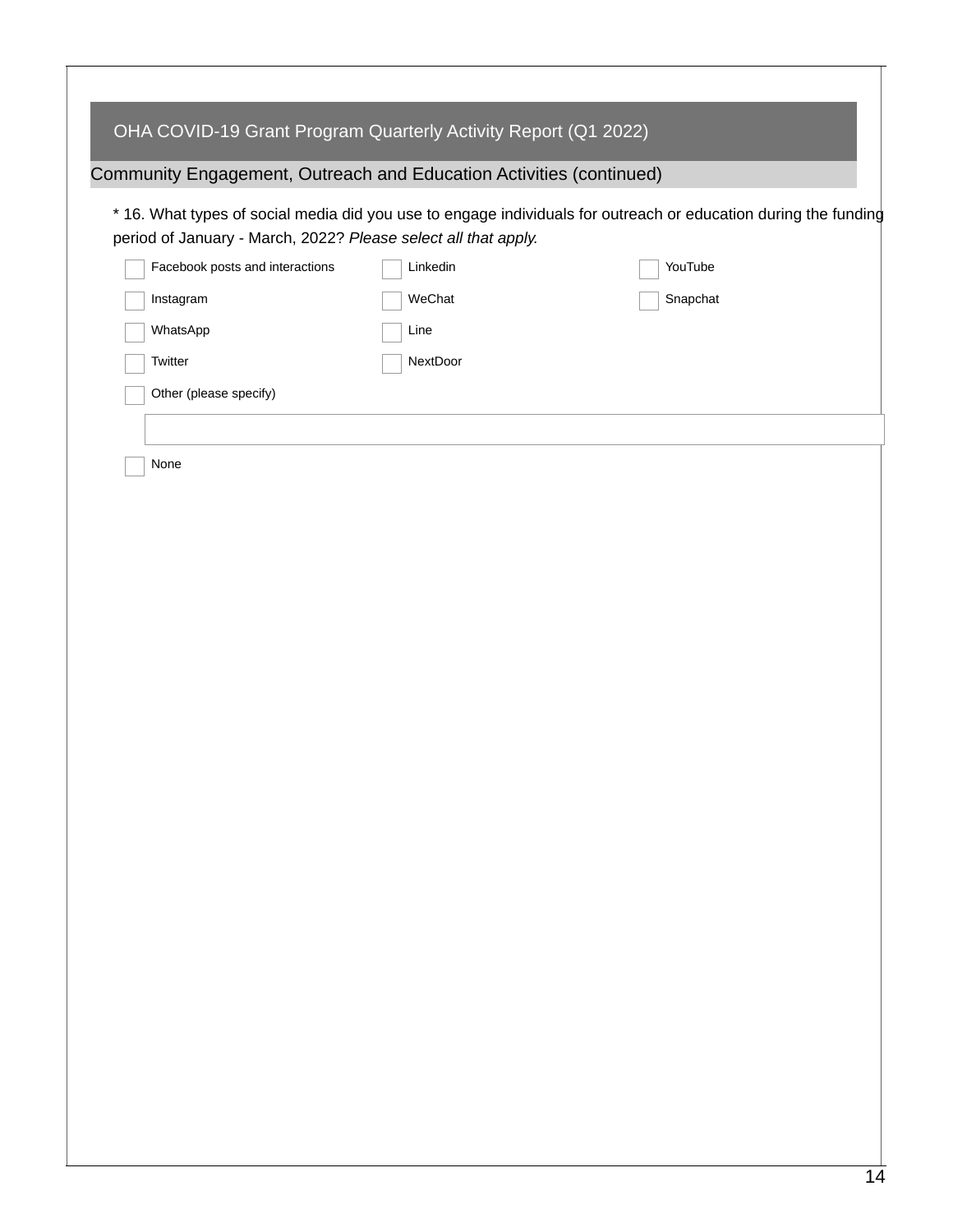| OHA COVID-19 Grant Program Quarterly Activity Report (Q1 2022)<br>Community Engagement, Outreach and Education Activities (continued)<br>* 17. What other methods or tools did you use to engage individuals for outreach or education during the<br>funding period of January - March, 2022? Please select all that apply.<br>Virtual meetings or streaming events<br>(ex. Zoom, Google Meet, Skype, MS<br>Teams, Facebook Live, YouTube,<br>etc.)<br>Website<br>Text messages<br>E-mail or listserv<br>Other (please specify) | Telephone<br>Radio (ads or interviews)<br>TV (ads or interviews)<br>Direct mailings | Podcasts<br>Handing out print media (ex. flyers,<br>newsletters, etc.) |
|---------------------------------------------------------------------------------------------------------------------------------------------------------------------------------------------------------------------------------------------------------------------------------------------------------------------------------------------------------------------------------------------------------------------------------------------------------------------------------------------------------------------------------|-------------------------------------------------------------------------------------|------------------------------------------------------------------------|
|                                                                                                                                                                                                                                                                                                                                                                                                                                                                                                                                 |                                                                                     |                                                                        |
| None                                                                                                                                                                                                                                                                                                                                                                                                                                                                                                                            |                                                                                     |                                                                        |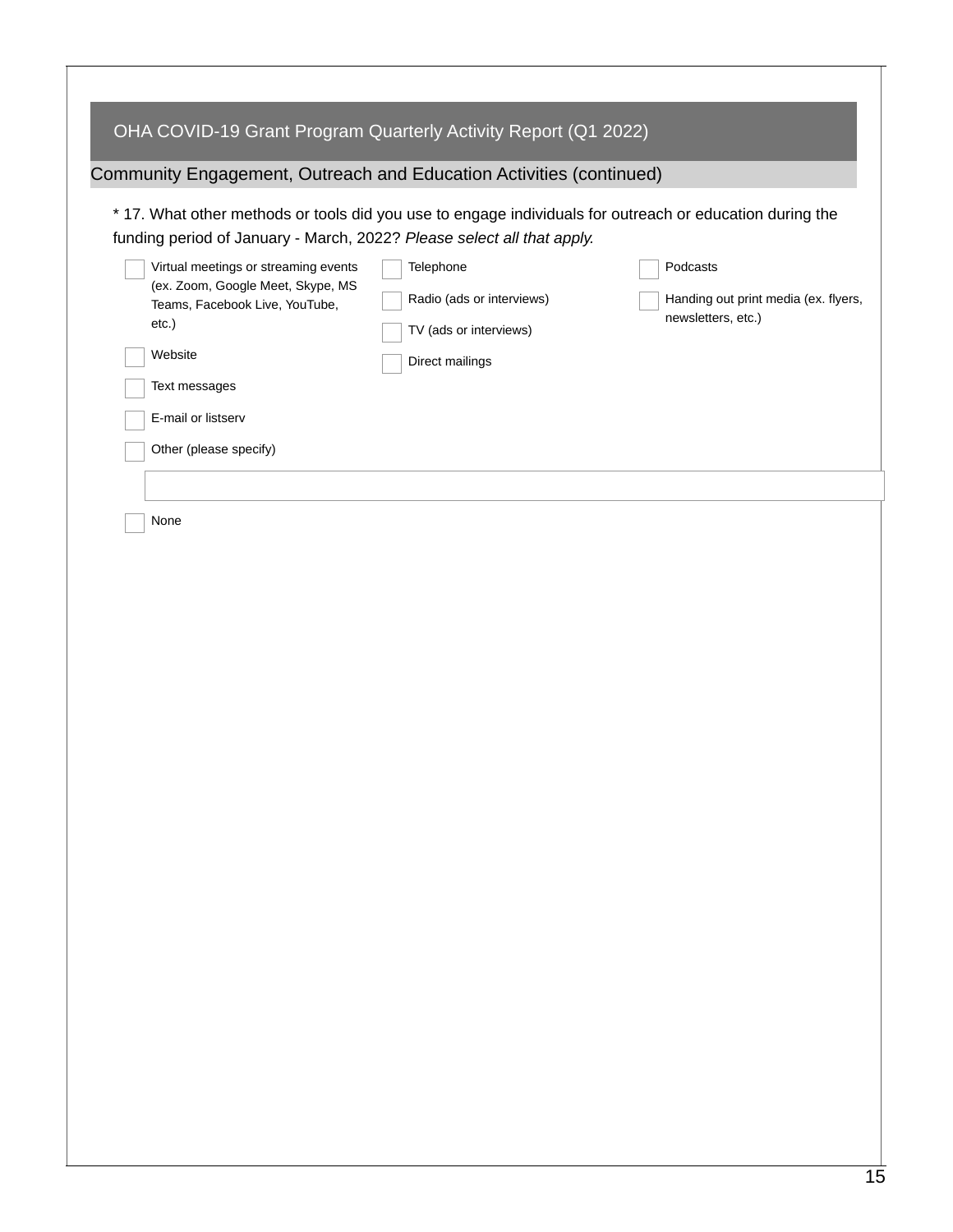Community Engagement, Outreach and Education Activities (continued)

#### **Vaccinations**

\* 18. During the funding period of January - March, 2022 did your CBO do either of the following: support **knowledge about vaccinations** in your community and/or support **vaccination events** in your community?

res no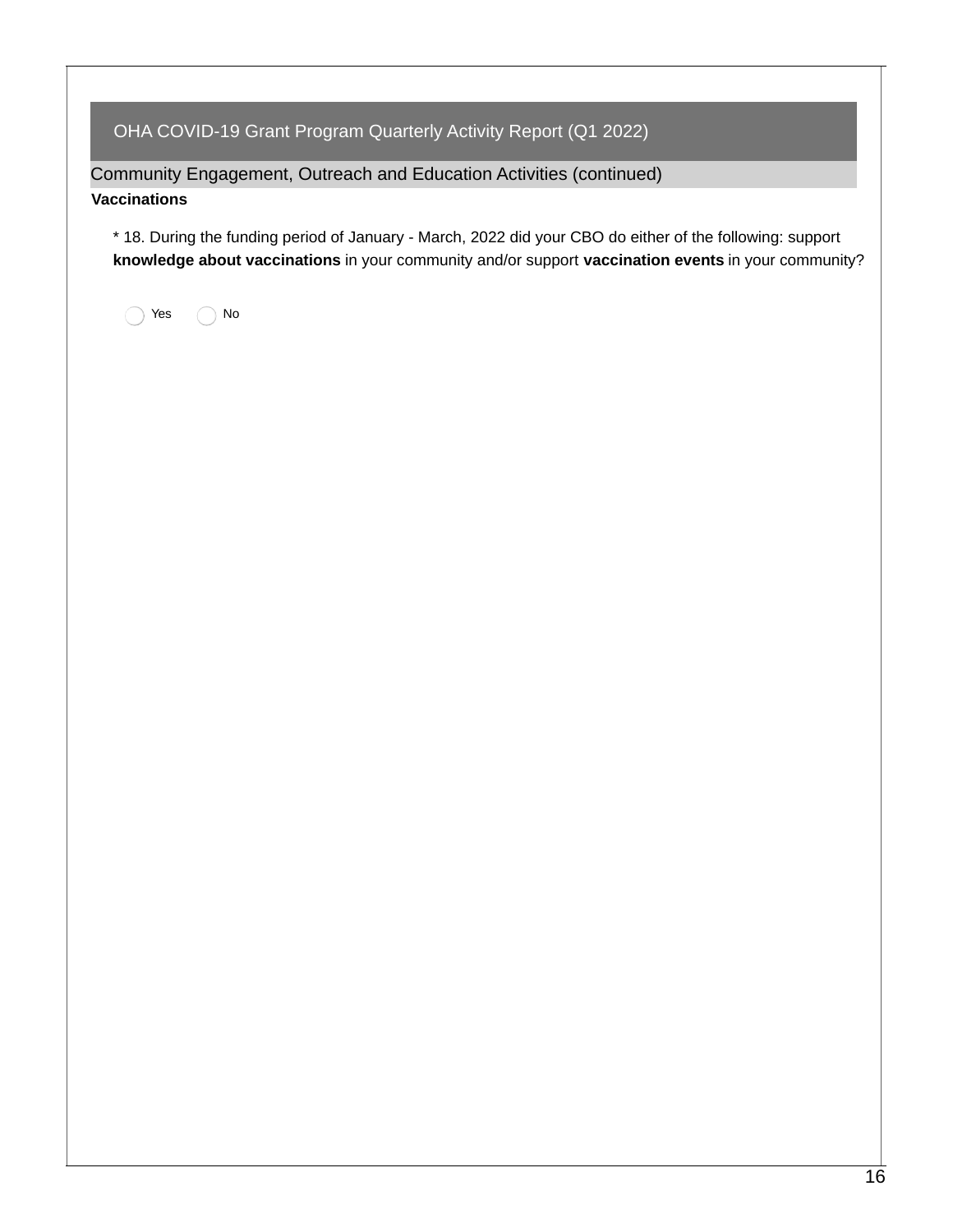## Community Engagement, Outreach and Education Activities (continued)

#### **Vaccinations**

\* 19. During the funding period of January - March, 2022 what did your CBO do to support **knowledge about vaccinations** in your community? *Please select all that apply.*

| Translating information and materials                                       |
|-----------------------------------------------------------------------------|
| Sharing information about vaccinations                                      |
| Engagement with community members (including events or small conversations) |
| Partnering with vaccinator partners                                         |
| Partnering with LPHAs                                                       |
| Sharing information about events                                            |
| Other (please specify)                                                      |
|                                                                             |
| None                                                                        |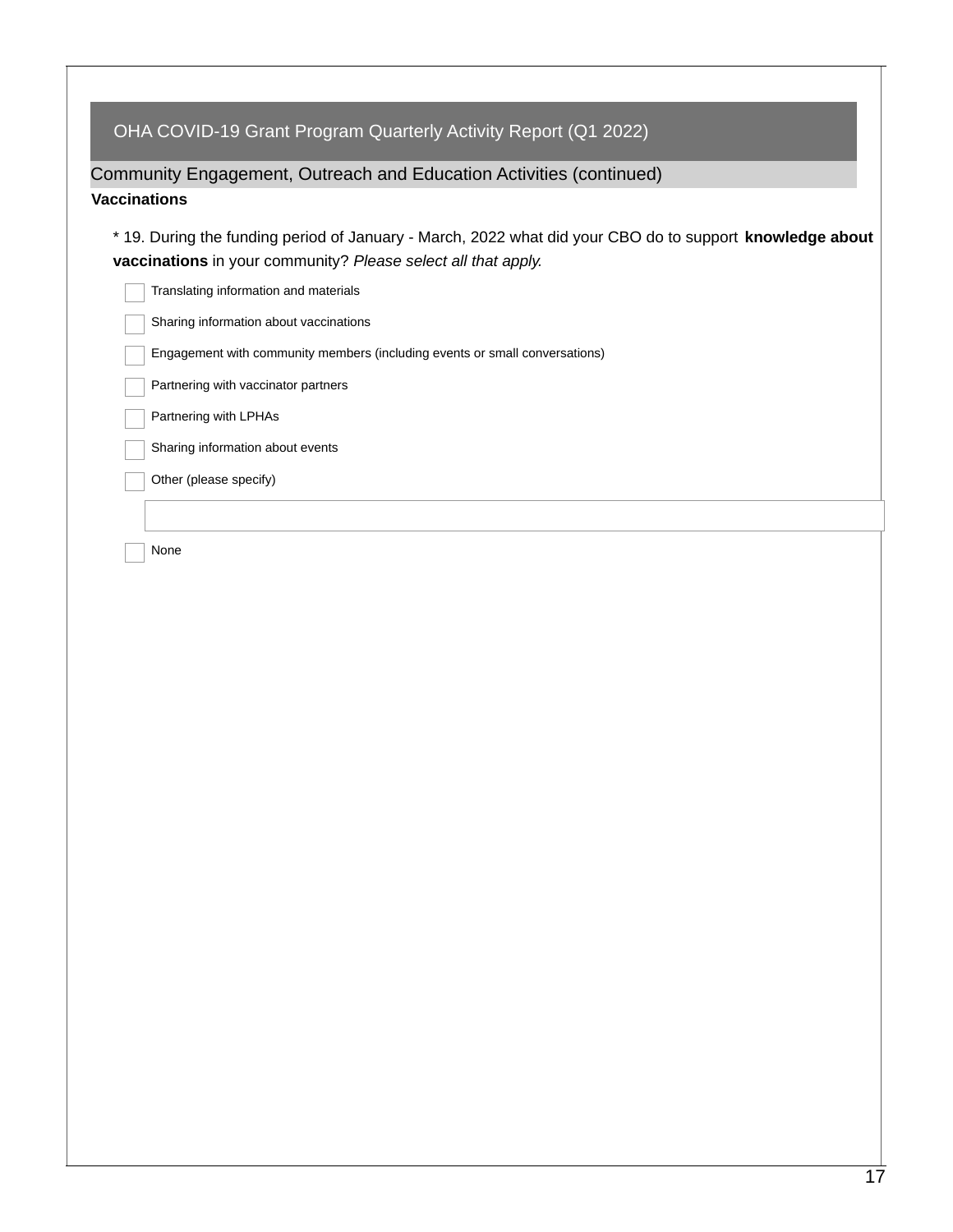### Community Engagement, Outreach and Education Activities (continued)

#### **Vaccinations**

\* 20. During the funding period of January - March, 2022 what did your CBO do to support **vaccination events** in your community? *Please select all that apply.*

| Scheduling appointments                      |
|----------------------------------------------|
| Hosting/co-hosting events                    |
| Transportation to events                     |
| Childcare                                    |
| Sharing information about vaccination events |
| Translation at vaccination events            |
| Other (please specify)                       |
|                                              |
| None                                         |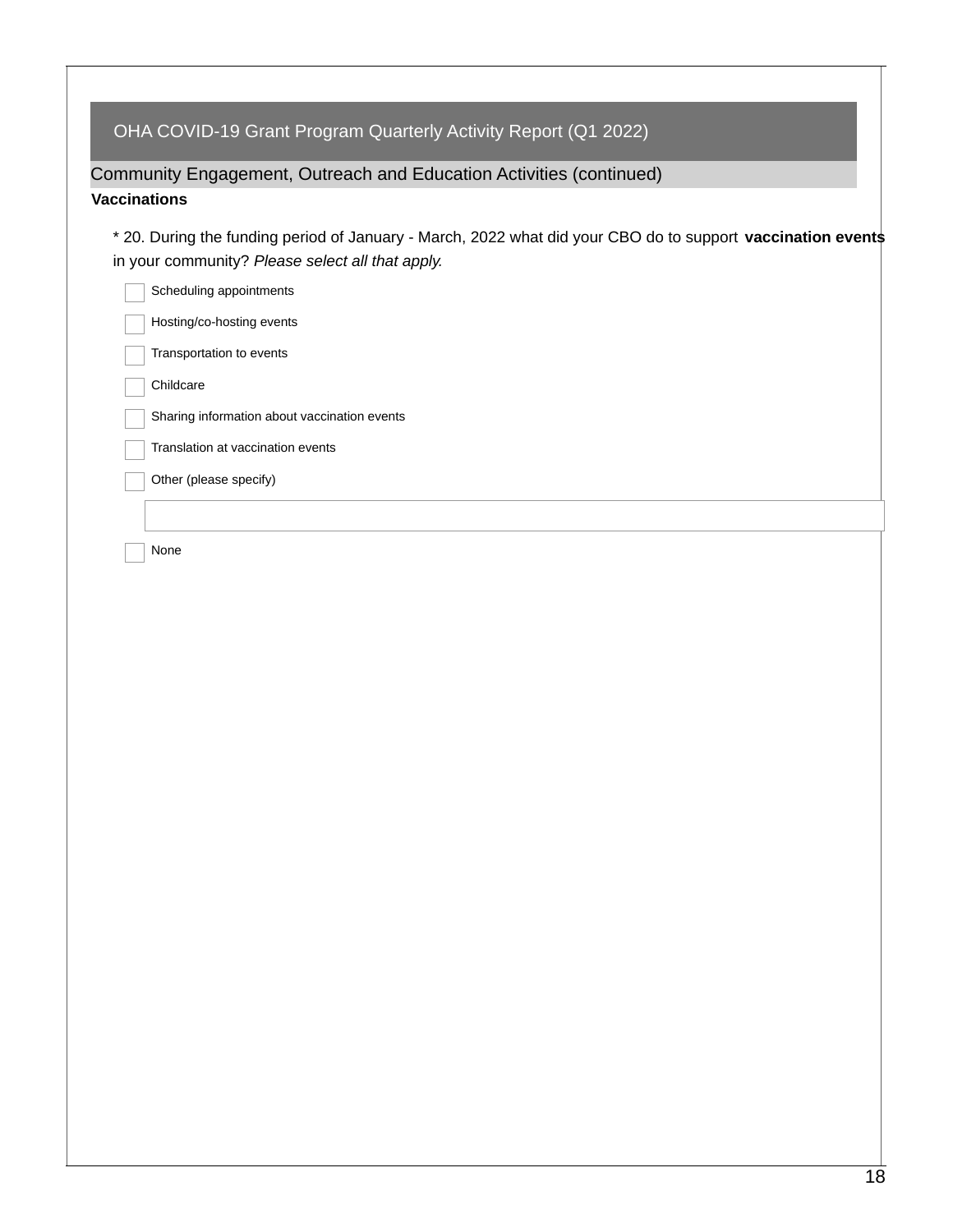Community Engagement, Outreach and Education Activities (continued)

#### **Vaccinations**

\* 21. During the funding period of January - March, 2022 did your CBO **take the lead** or **partner with other groups/agencies** in organizing any vaccination events? "Lead" is defined as the primary planning entity for the event.

◯ Yes ◯ No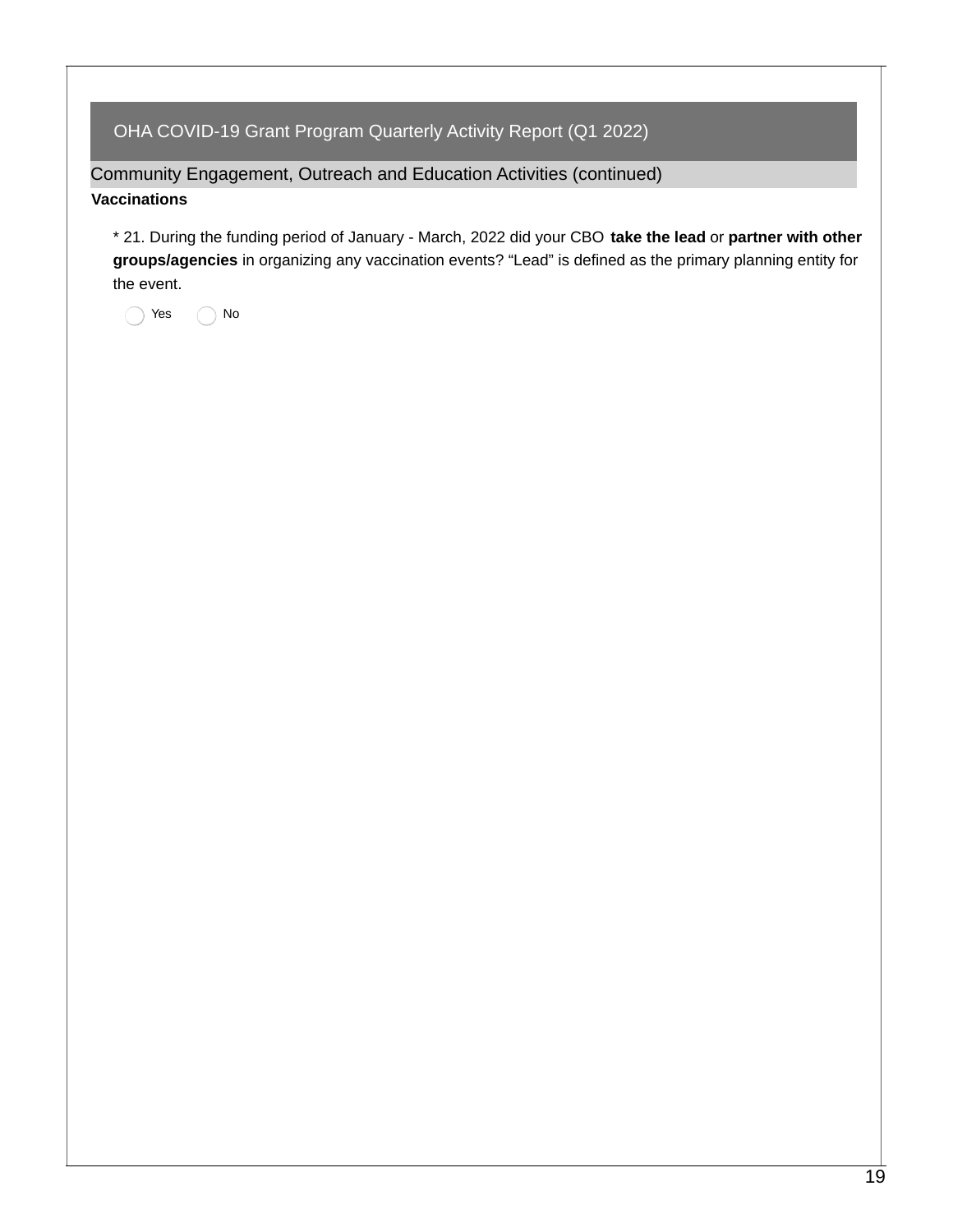Community Engagement, Outreach and Education Activities (continued) **Vaccinations**

\* 22. During the funding period of January - March, 2022 how many vaccination events did your CBO **take the lead** in organizing? *Please enter a number.*

\* 23. During the funding period of January - March, 2022 how many vaccination events did your CBO **partner with other groups/agencies** in organizing? *Please enter a number.*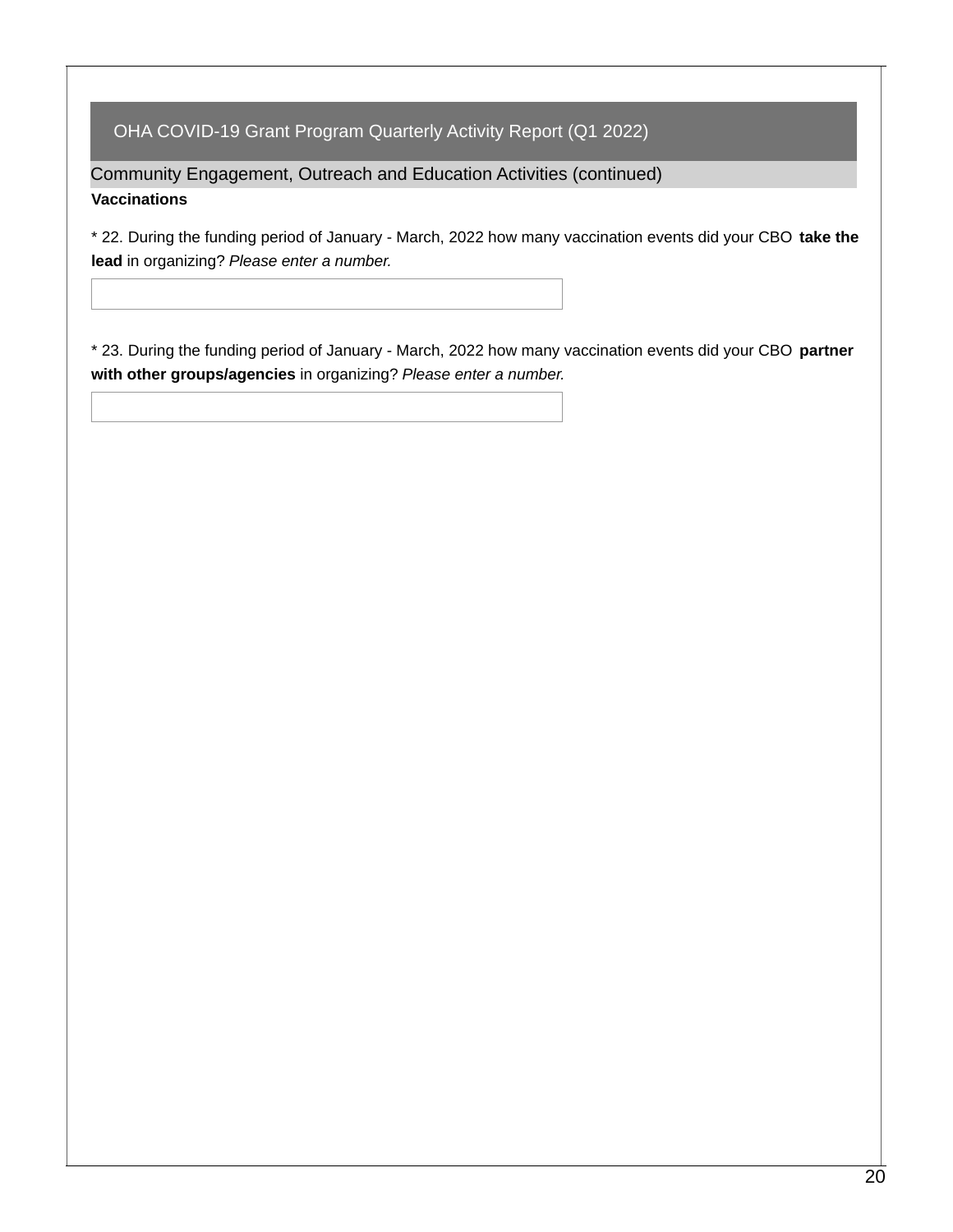| <b>Vaccinations</b><br>* 24. At these vaccination events that your CBO lead or partnered in, what organizations/agencies |                        |  |  |  |  |
|--------------------------------------------------------------------------------------------------------------------------|------------------------|--|--|--|--|
| administered vaccinations? Please check all that apply.                                                                  |                        |  |  |  |  |
| Your CBO                                                                                                                 | <b>FEMA</b>            |  |  |  |  |
| LPHA                                                                                                                     | Other clinical partner |  |  |  |  |
| OHA/Field Ops<br>Other (please specify)                                                                                  |                        |  |  |  |  |
|                                                                                                                          |                        |  |  |  |  |
|                                                                                                                          |                        |  |  |  |  |
| I don't know                                                                                                             |                        |  |  |  |  |
|                                                                                                                          |                        |  |  |  |  |
|                                                                                                                          |                        |  |  |  |  |
|                                                                                                                          |                        |  |  |  |  |
|                                                                                                                          |                        |  |  |  |  |
|                                                                                                                          |                        |  |  |  |  |
|                                                                                                                          |                        |  |  |  |  |
|                                                                                                                          |                        |  |  |  |  |
|                                                                                                                          |                        |  |  |  |  |
|                                                                                                                          |                        |  |  |  |  |
|                                                                                                                          |                        |  |  |  |  |
|                                                                                                                          |                        |  |  |  |  |
|                                                                                                                          |                        |  |  |  |  |
|                                                                                                                          |                        |  |  |  |  |
|                                                                                                                          |                        |  |  |  |  |
|                                                                                                                          |                        |  |  |  |  |
|                                                                                                                          |                        |  |  |  |  |
|                                                                                                                          |                        |  |  |  |  |
|                                                                                                                          |                        |  |  |  |  |
|                                                                                                                          |                        |  |  |  |  |
|                                                                                                                          |                        |  |  |  |  |
|                                                                                                                          |                        |  |  |  |  |
|                                                                                                                          |                        |  |  |  |  |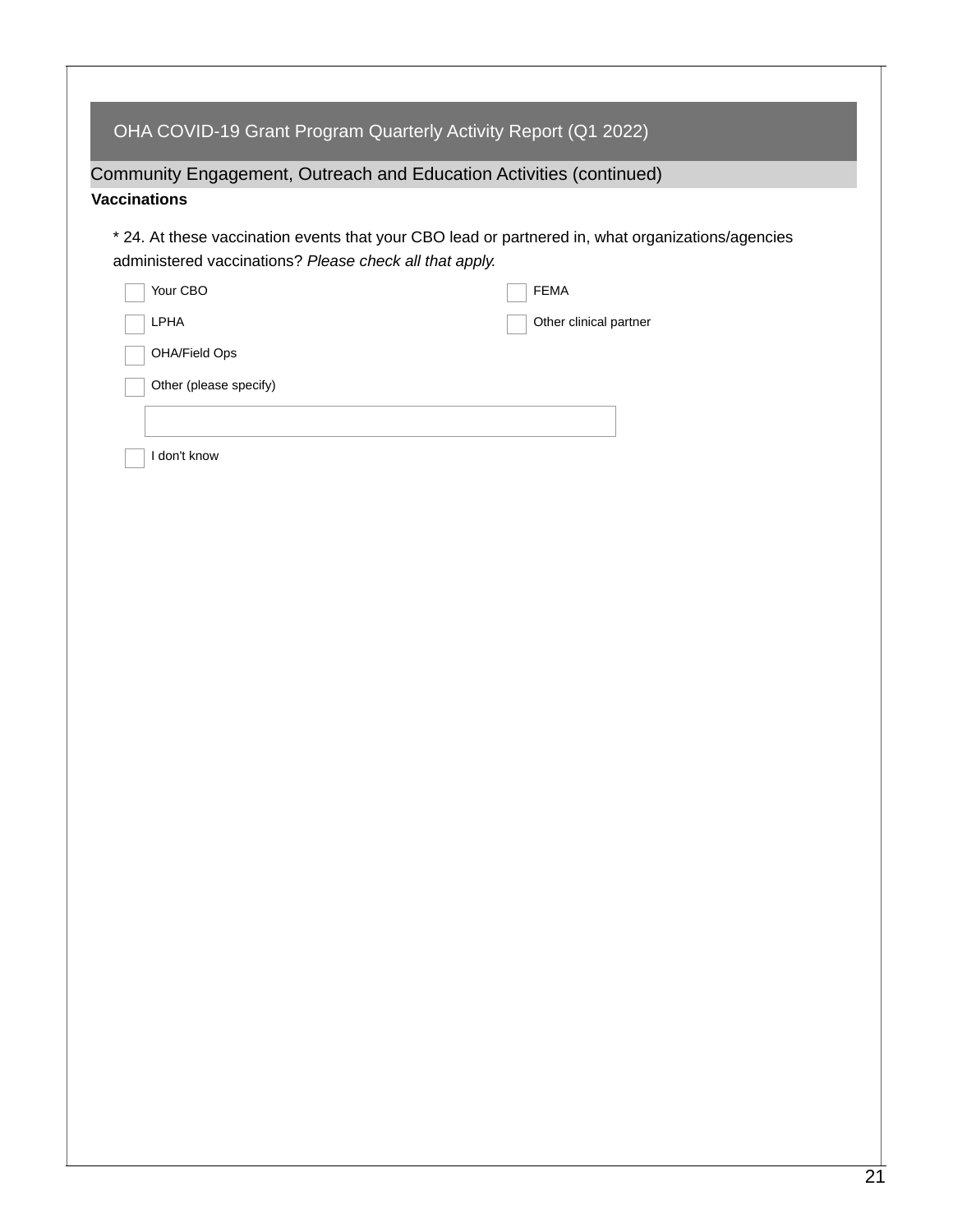Community Engagement, Outreach and Education Activities (continued) **Vaccinations**

\* 25. Describe the barriers your organization helped overcome that resulted in people getting vaccinated.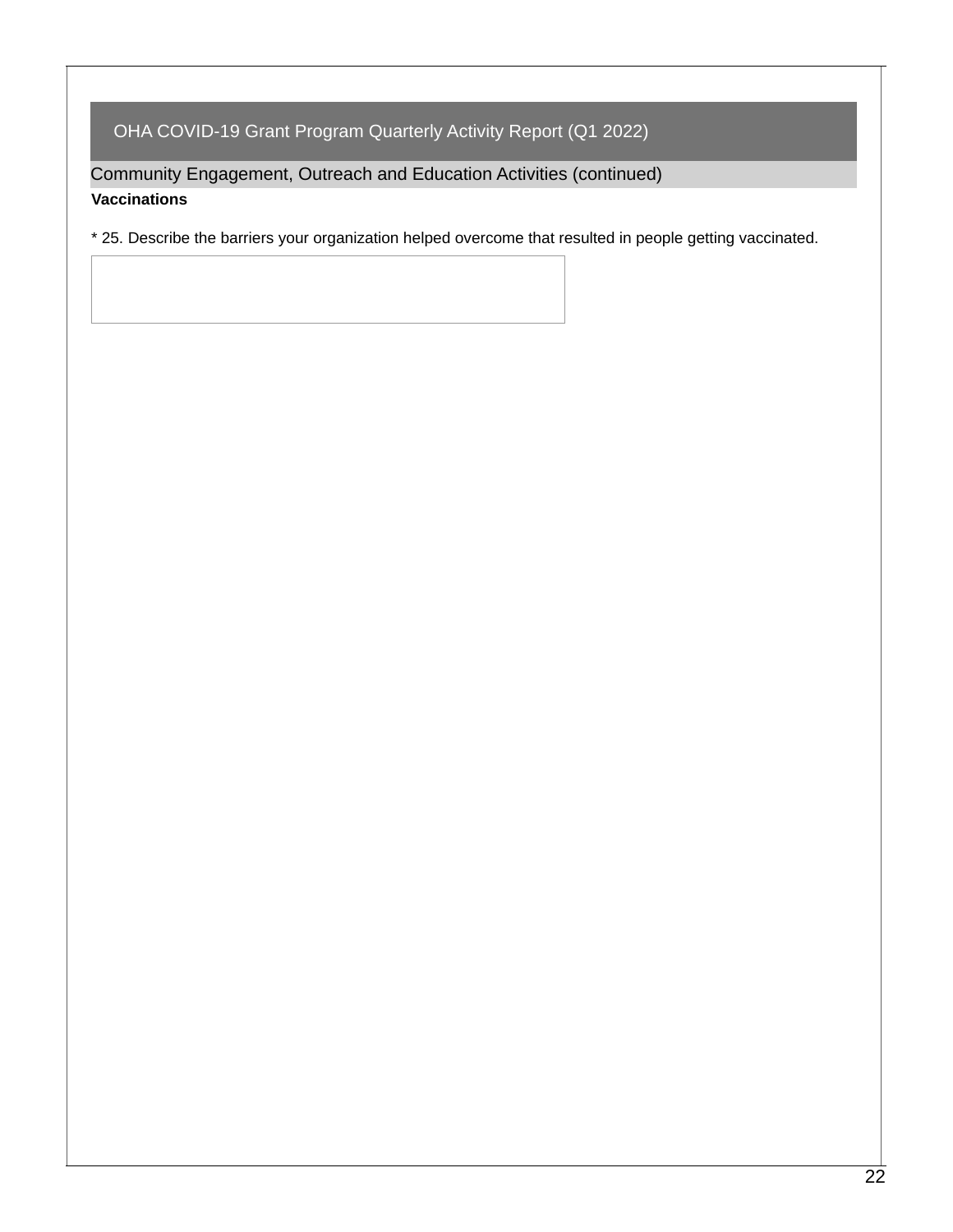### Social Services and Wrap Around Supports

\* 26. Was your CBO funded to provide social services and wrap around supports during the funding period of January - March, 2022?

◯ Yes ◯ No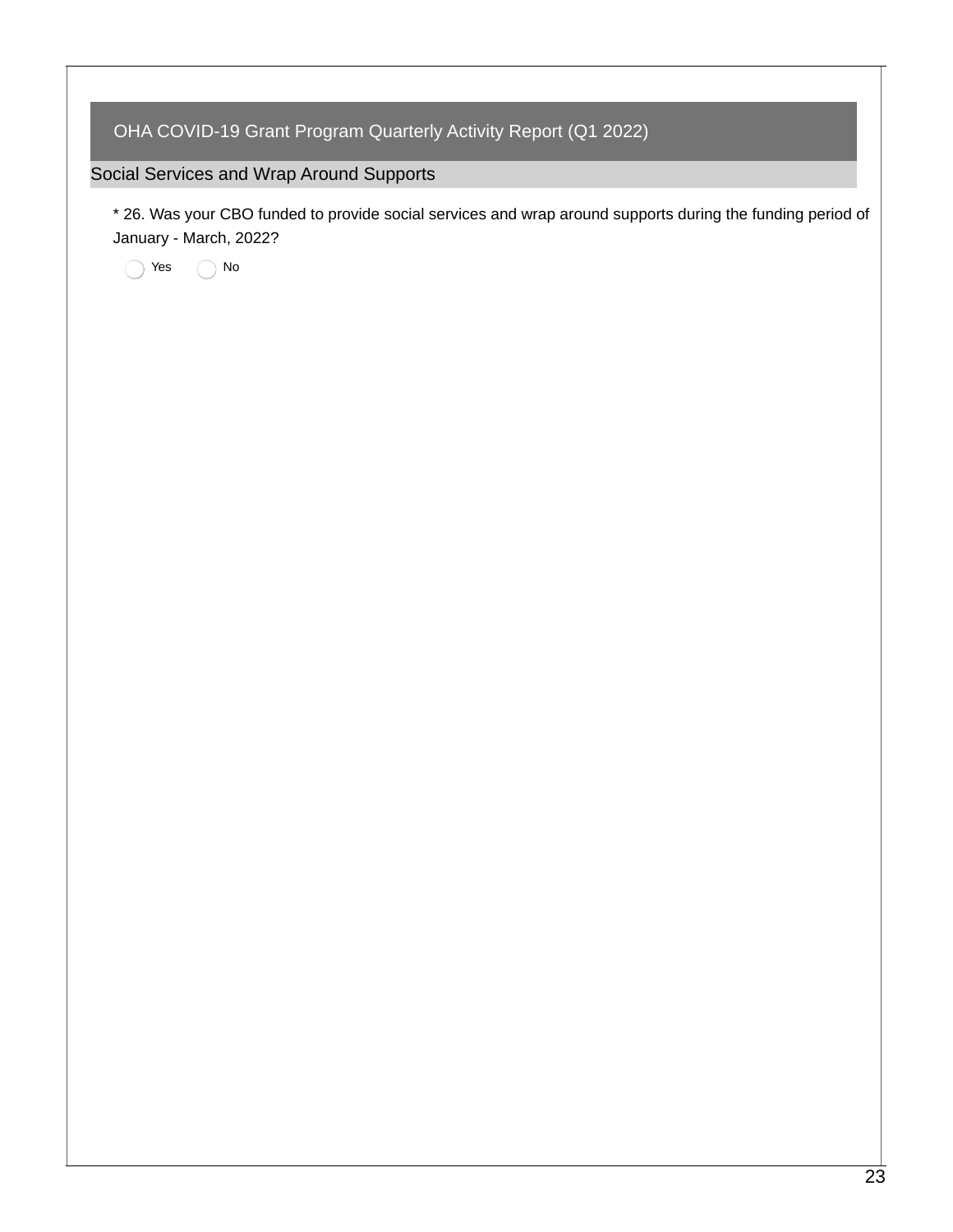| OHA COVID-19 Grant Program Quarterly Activity Report (Q1 2022)                                                                                                                                                                                                                                                                                                                                                                  |  |  |  |  |  |  |
|---------------------------------------------------------------------------------------------------------------------------------------------------------------------------------------------------------------------------------------------------------------------------------------------------------------------------------------------------------------------------------------------------------------------------------|--|--|--|--|--|--|
| Social Services and Wrap Around Supports (continued)                                                                                                                                                                                                                                                                                                                                                                            |  |  |  |  |  |  |
| * 27. What types of wrap around supports did your CBO directly provide to clients during the funding period of<br>January - March, 2022? Please select all that apply.<br>Food access or delivery<br>Rental assistance<br>Alternate housing to<br>quarantine/isolate<br>Medical supplies<br>Transportation<br>Child care/elder care<br>Mental health supports<br>Utility assistance<br>Communications<br>Other (please specify) |  |  |  |  |  |  |
|                                                                                                                                                                                                                                                                                                                                                                                                                                 |  |  |  |  |  |  |
| * 28. For the funding period January - March, 2022, how many total individuals did your CBO directly provide<br>with wrap around supports? Please enter a number.                                                                                                                                                                                                                                                               |  |  |  |  |  |  |
| * 29. For the funding period January - March, 2022, how many households did your CBO directly provide with<br>wrap around supports? Please enter a number.                                                                                                                                                                                                                                                                      |  |  |  |  |  |  |
|                                                                                                                                                                                                                                                                                                                                                                                                                                 |  |  |  |  |  |  |
|                                                                                                                                                                                                                                                                                                                                                                                                                                 |  |  |  |  |  |  |
|                                                                                                                                                                                                                                                                                                                                                                                                                                 |  |  |  |  |  |  |
|                                                                                                                                                                                                                                                                                                                                                                                                                                 |  |  |  |  |  |  |
|                                                                                                                                                                                                                                                                                                                                                                                                                                 |  |  |  |  |  |  |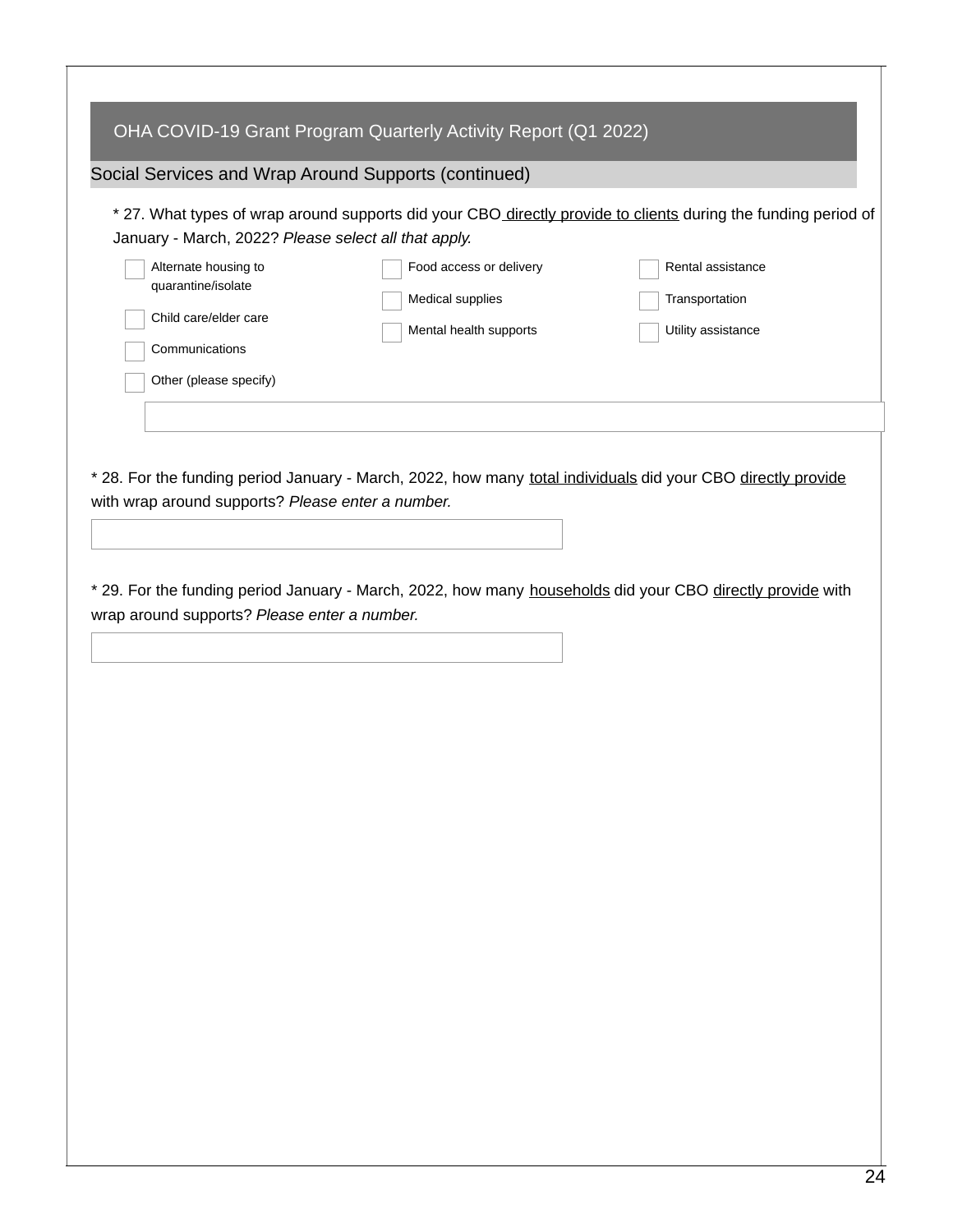| OHA COVID-19 Grant Program Quarterly Activity Report (Q1 2022)                                                                                                                                                               |                                                                                                                                                                                                                                                                                                                                                                                                                                                          |  |  |  |  |  |  |
|------------------------------------------------------------------------------------------------------------------------------------------------------------------------------------------------------------------------------|----------------------------------------------------------------------------------------------------------------------------------------------------------------------------------------------------------------------------------------------------------------------------------------------------------------------------------------------------------------------------------------------------------------------------------------------------------|--|--|--|--|--|--|
| Social Services and Wrap Around Supports (continued)                                                                                                                                                                         |                                                                                                                                                                                                                                                                                                                                                                                                                                                          |  |  |  |  |  |  |
| Alternate housing to<br>quarantine/isolate<br>Benefits enrollment or other longer-<br>term safety net programs<br>Child care/elder care<br>Communications<br>COVID-19 wage replacement<br>programs<br>Other (please specify) | * 30. What types of wrap around supports did your CBO refer or help navigate clients to in other agencies<br>during the funding period of January - March, 2022? Please select all that apply.<br>Domestic violence<br>Supporting families with online<br>schooling<br>Food access or delivery<br>Transportation and other support for<br>Medical supplies<br>COVID-19 vaccinations<br>Mental health supports<br>Utility assistance<br>Rental assistance |  |  |  |  |  |  |
|                                                                                                                                                                                                                              |                                                                                                                                                                                                                                                                                                                                                                                                                                                          |  |  |  |  |  |  |
|                                                                                                                                                                                                                              |                                                                                                                                                                                                                                                                                                                                                                                                                                                          |  |  |  |  |  |  |
| navigate to wrap around supports in other agencies? Please enter a number.                                                                                                                                                   | * 31. For the funding period January - March, 2022, how many total individuals did your CBO refer or help                                                                                                                                                                                                                                                                                                                                                |  |  |  |  |  |  |
|                                                                                                                                                                                                                              |                                                                                                                                                                                                                                                                                                                                                                                                                                                          |  |  |  |  |  |  |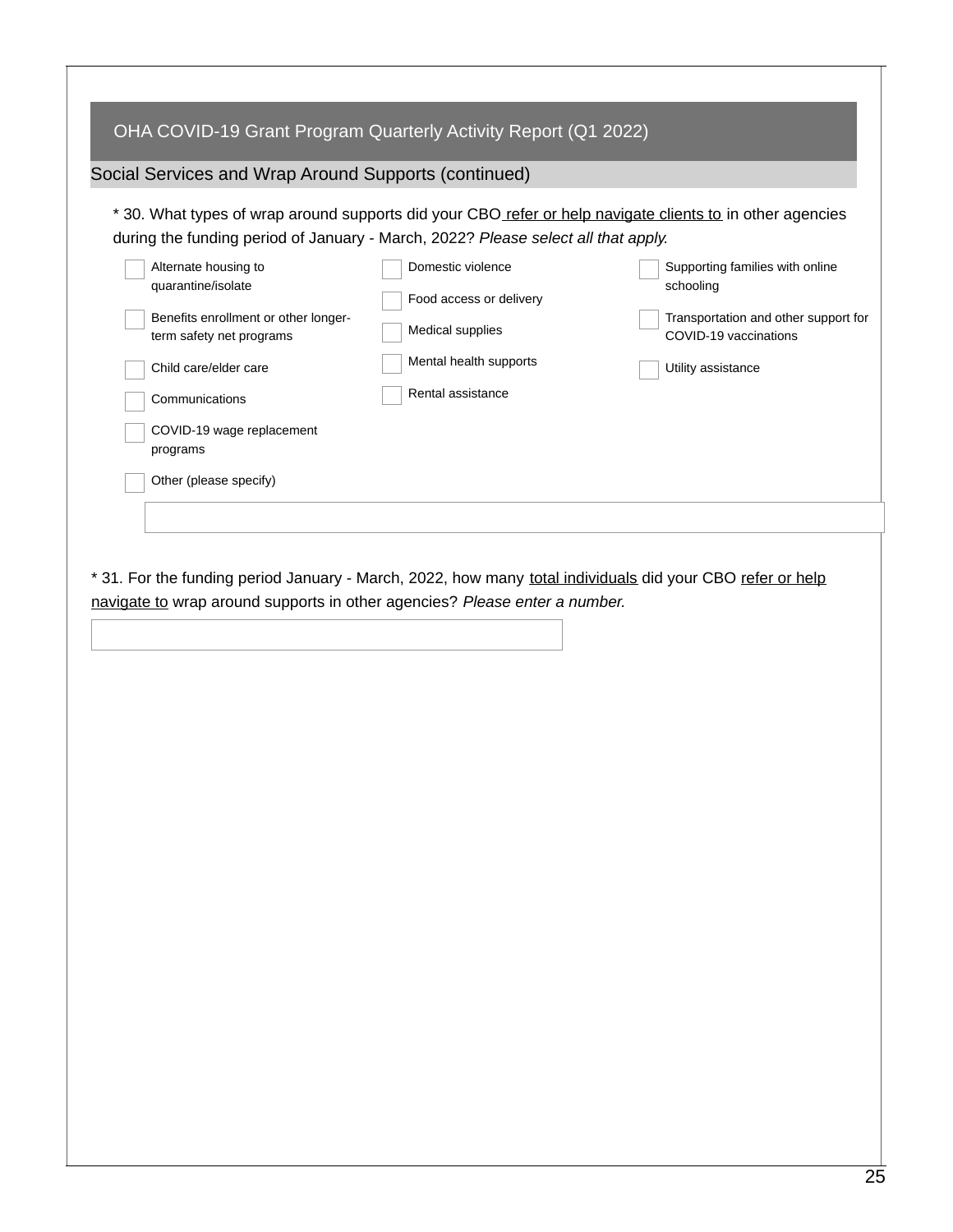|                        | OHA COVID-19 Grant Program Quarterly Activity Report (Q1 2022)                                   |  |  |  |  |  |
|------------------------|--------------------------------------------------------------------------------------------------|--|--|--|--|--|
| <b>Contact Tracing</b> |                                                                                                  |  |  |  |  |  |
| Yes                    | * 32. Was your CBO funded to provide contact tracing from January - March of 2022?<br>${\sf No}$ |  |  |  |  |  |
|                        |                                                                                                  |  |  |  |  |  |
|                        |                                                                                                  |  |  |  |  |  |
|                        |                                                                                                  |  |  |  |  |  |
|                        |                                                                                                  |  |  |  |  |  |
|                        |                                                                                                  |  |  |  |  |  |
|                        |                                                                                                  |  |  |  |  |  |
|                        |                                                                                                  |  |  |  |  |  |
|                        |                                                                                                  |  |  |  |  |  |
|                        |                                                                                                  |  |  |  |  |  |
|                        |                                                                                                  |  |  |  |  |  |
|                        |                                                                                                  |  |  |  |  |  |
|                        |                                                                                                  |  |  |  |  |  |
|                        |                                                                                                  |  |  |  |  |  |
|                        |                                                                                                  |  |  |  |  |  |
|                        |                                                                                                  |  |  |  |  |  |
|                        |                                                                                                  |  |  |  |  |  |
|                        |                                                                                                  |  |  |  |  |  |
|                        |                                                                                                  |  |  |  |  |  |
|                        |                                                                                                  |  |  |  |  |  |
|                        |                                                                                                  |  |  |  |  |  |

 $\Gamma$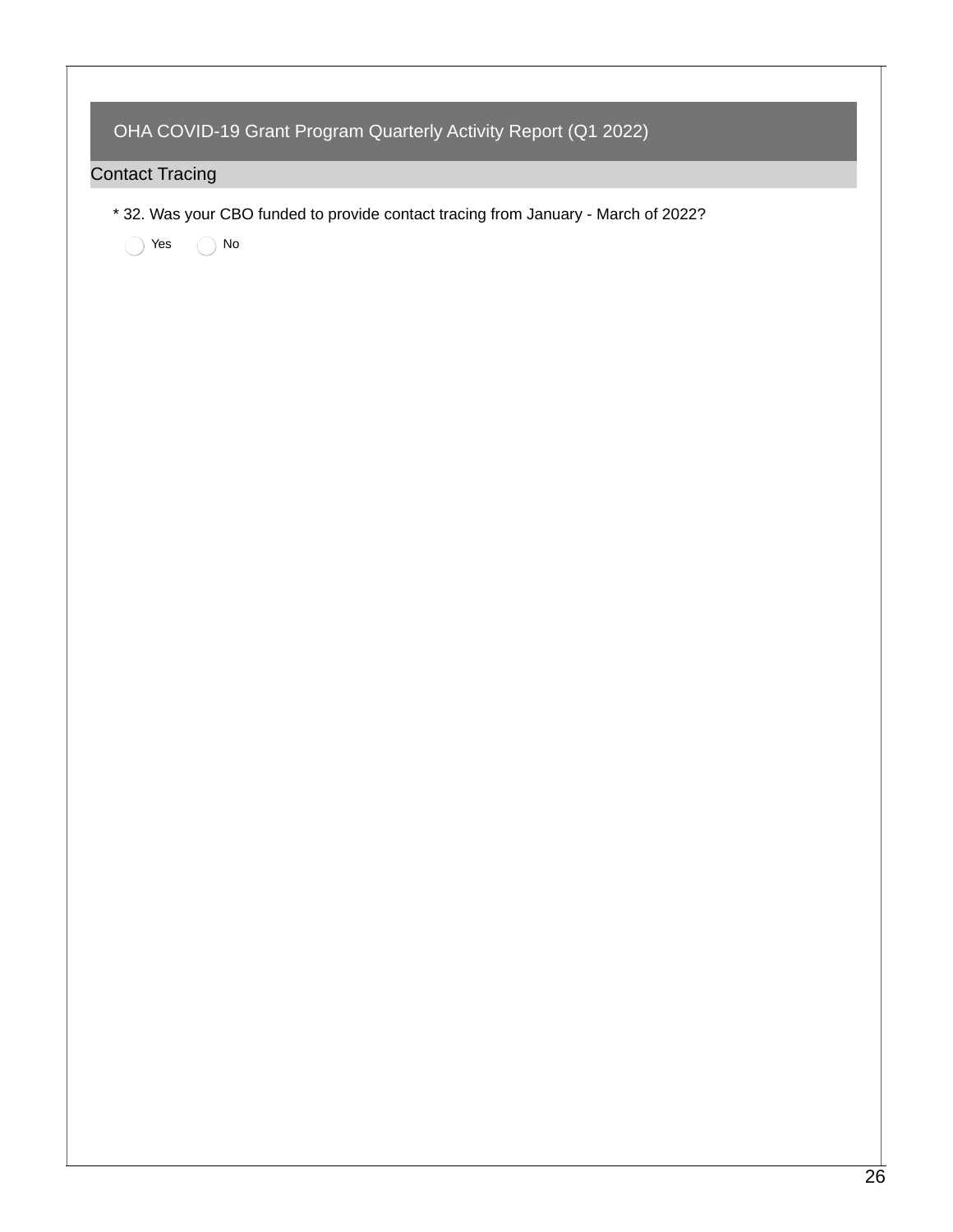|  | * 33. Did you conduct contact tracing from January - March 2022? |
|--|------------------------------------------------------------------|
|  | $\operatorname{\mathsf{No}}$<br>Yes<br>ſ.,                       |
|  |                                                                  |
|  |                                                                  |
|  |                                                                  |
|  |                                                                  |
|  |                                                                  |
|  |                                                                  |
|  |                                                                  |
|  |                                                                  |
|  |                                                                  |
|  |                                                                  |
|  |                                                                  |
|  |                                                                  |
|  |                                                                  |
|  |                                                                  |
|  |                                                                  |
|  |                                                                  |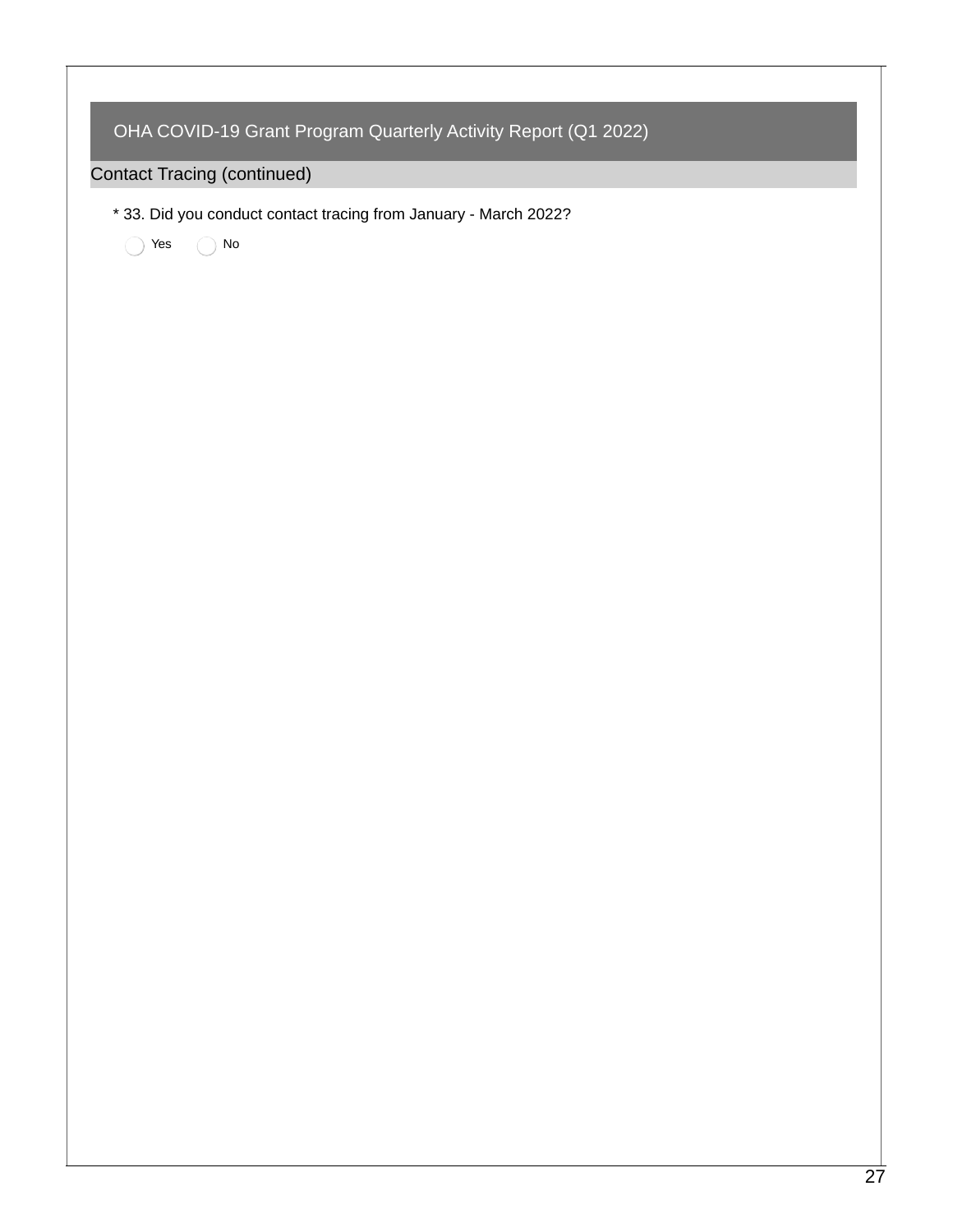### Contact Tracing (continued)

- \* 34. What was the reason you were not able to conduct contact tracing from January March 2022?
	- Did not complete the required training and/or onboarding onto ARIAS
		- Completed onboarding, but did not receive any referrals
	- Other (please specify)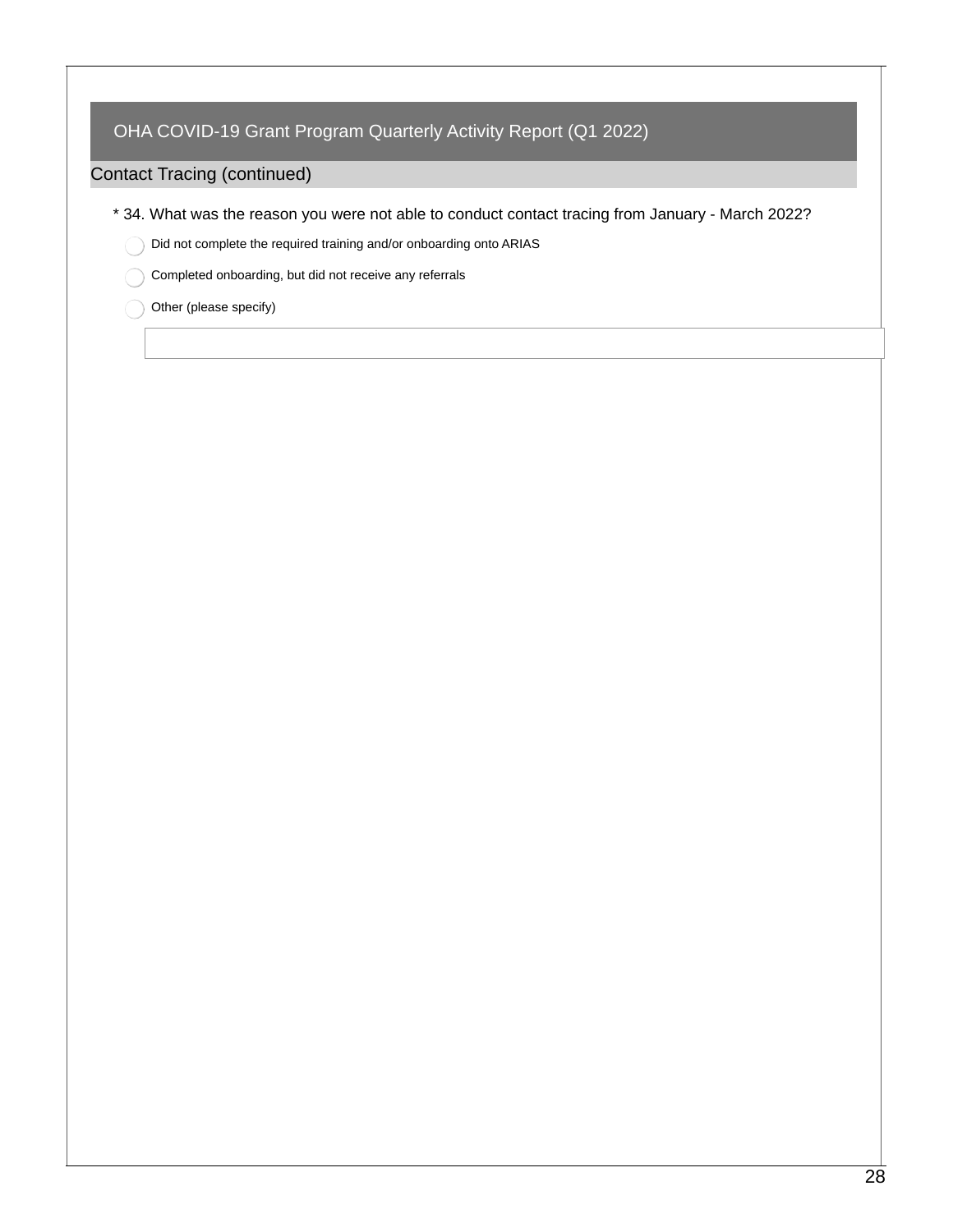Contact Tracing (continued)

\* 35. What would make contact tracing work better for your CBO?

\* 36. Please describe any challenges working with ARIAS?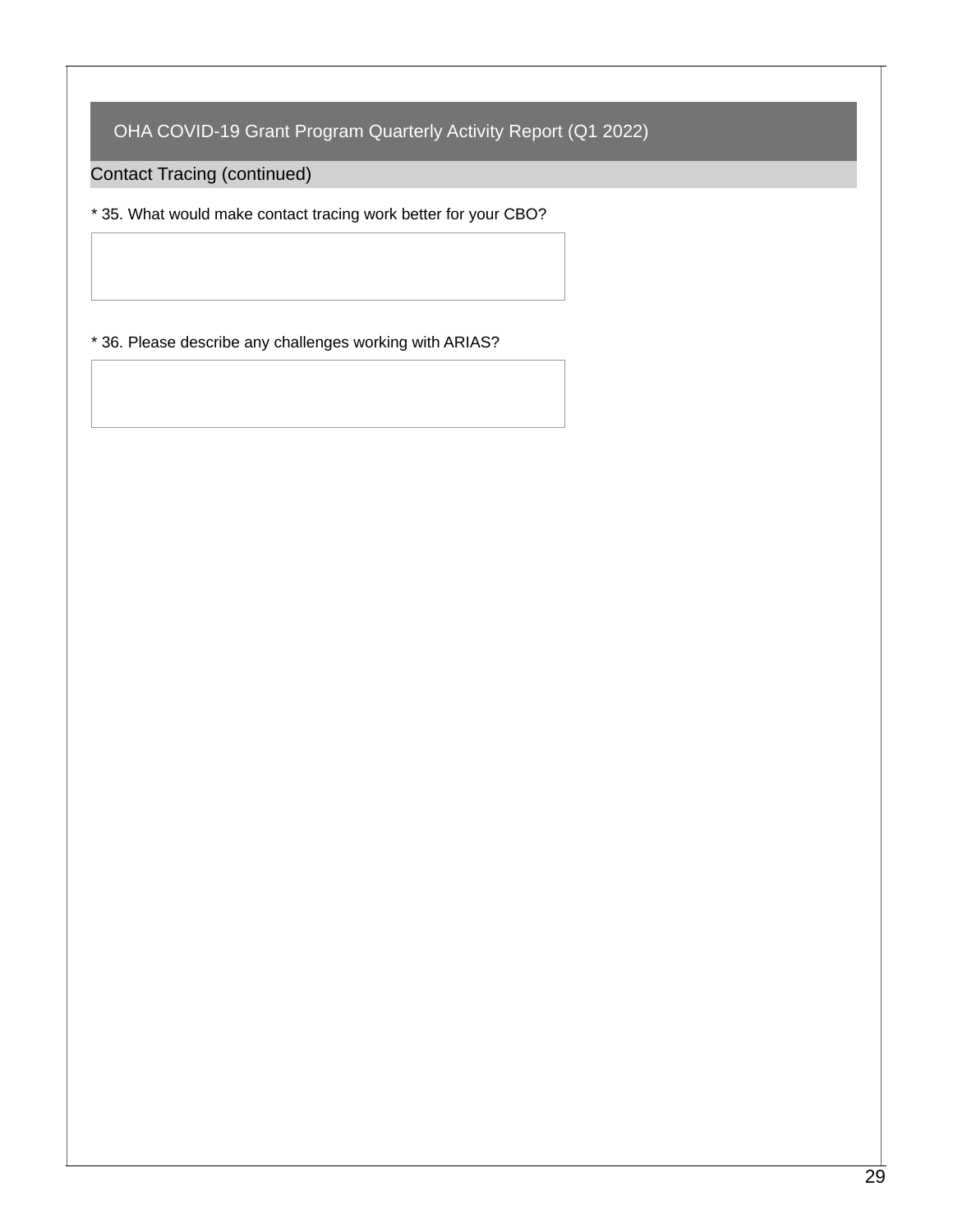# Partnerships with Oregon Health Authority and Local Public Health Agencies

#### \* 37. Please rate how useful the following OHA COVID-19 grant resources have been to your CBO.

|                                                           | Not useful | Useful | Very useful | N/A |
|-----------------------------------------------------------|------------|--------|-------------|-----|
| <b>ARIAS</b> training                                     |            |        |             |     |
| Fiscal office hours                                       |            |        |             |     |
| Vaccination outreach<br>materials                         |            |        |             |     |
| Skill building materials<br>for outreach                  |            |        |             |     |
| Skill building materials<br>for contact tracing           |            |        |             |     |
| In language outreach<br>materials                         |            |        |             |     |
| Funding support for<br>isolation and quarantine           |            |        |             |     |
| LPHA meetings                                             |            |        |             |     |
| Regional collaborative<br>meetings                        |            |        |             |     |
| Connection to other<br>government safety net<br>resources |            |        |             |     |
| Meeting with other<br>CBOs in your region                 |            |        |             |     |
| <b>Brink communications</b><br>office hours               |            |        |             |     |
| Other (please specify)                                    |            |        |             |     |
|                                                           |            |        |             |     |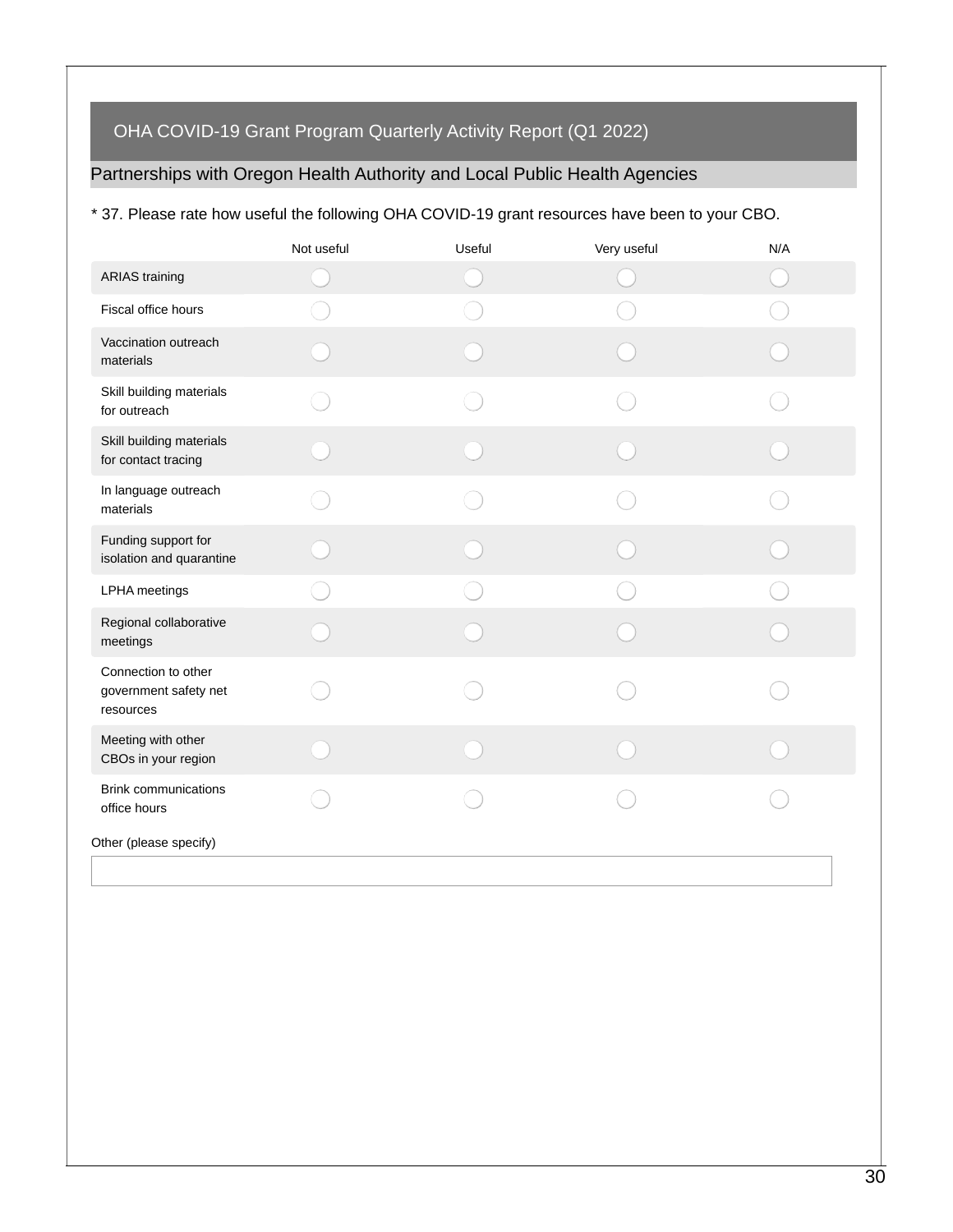Partnerships with Oregon Health Authority and Local Public Health Agencies (continued)

\* 38. What has helped or can help your CBO work well with LPHA(s).

\* 39. Please share any successes and challenges your CBO is experiencing working with the LPHA(s).